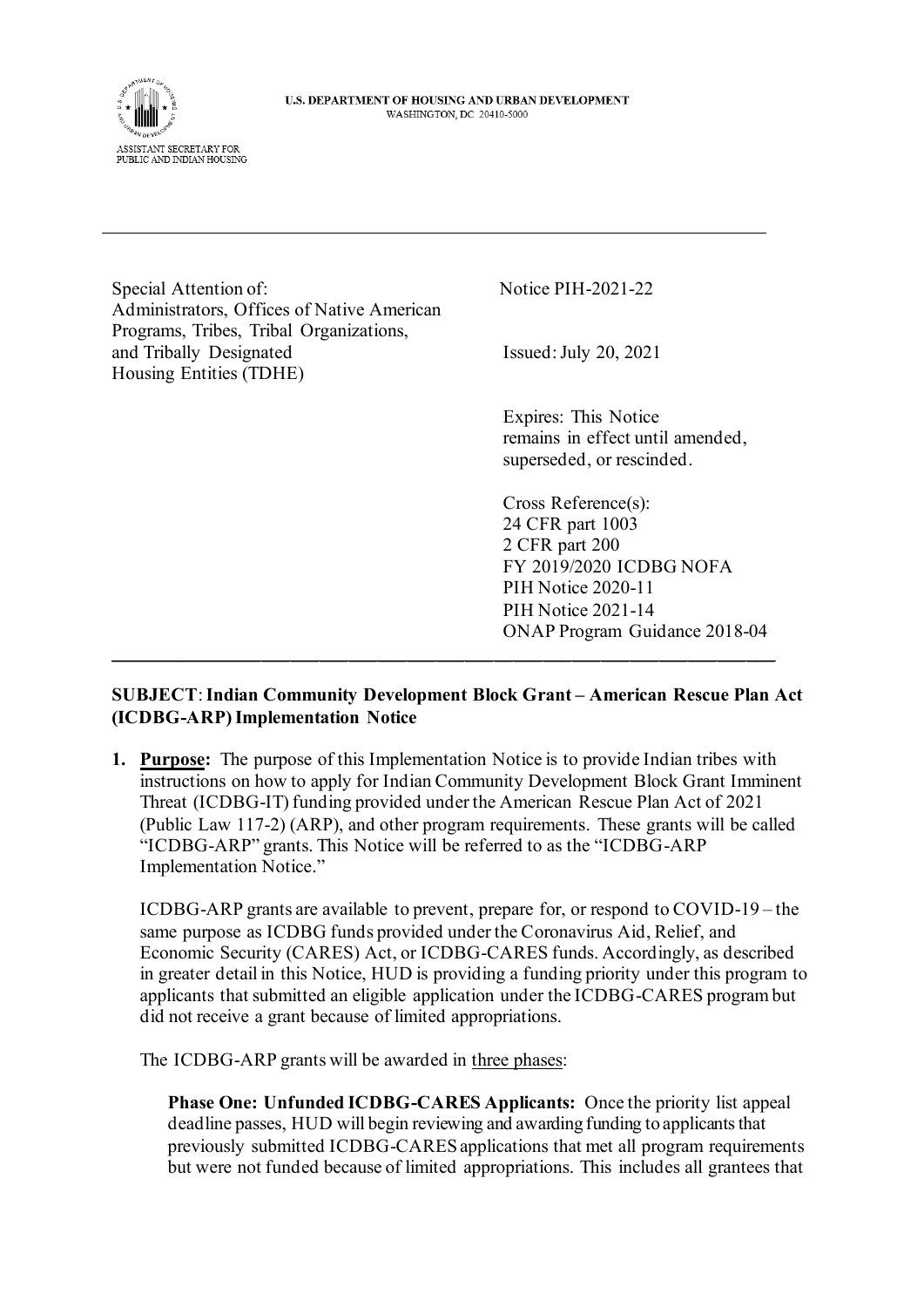were partially funded. Refer to "Attachment B" of this notice, the ICDBG-ARP Phase One Applicant Priority List.

HUD will contact all qualifying applicants to assess the status of the projects proposed in the ICDBG-CARES applications and accept revised applications. If the projects for which the applicant previously applied are no longer planned, HUD will allow these qualifying applicants to submit ICDBG-ARP applications for new projects. HUD will review and fund all Phase One applications before Phase Two applications are funded.

**Phase Two: Other ICDBG-ARP Applicants:** HUD will begin accepting Phase Two ICDBG-ARP grant applications starting on September 3, 2021, at 3pm EDT. The application period close date is October 18, 2021, at 6 pm EDT.

To prioritize applicants that did not receive ICDBG-CARES funds, all Phase Two applications will be sorted into two tiers:

**First Tier-** Applications from grantees that did not receive an award under the ICDBG-CARES program and are not listed in the Phase One Priority List (or are listed but failed to apply timely under Phase One), will be sorted into the first tier of Phase Two.

**Second Tier-** Applications from grantees that did receive a fully funded award under the ICDBG-CARES program will be sorted into the second tier of Phase Two. This does not include grantees that were partially funded under ICDBG-CARES, which are included under Phase One.

HUD will consider and award Phase Two applications first by tier, then by date and time received. HUD will fund all eligible First Tier applications on a first come, firstserved basis. If funds remain, HUD will then fund eligible Second Tier applications on a first come, first-served basis until funds are exhausted.

**Phase Three: Remaining Funding:** Any applications received after the Phase Two applications deadline will be considered on a first come, first-served basis. HUD will continue to award ICDBG-ARP grants under Phase Three until ICDBG-ARP funding is exhausted. Based on the number of applications awarded in Phase One and Phase Two, HUD may set-aside funds or limit eligibility for Phase Three to those who have not yet been awarded ICDBG-ARP grants.

HUD reserves the right to modify application requirements at any time. HUD reserves the right to adjust how funding is awarded to ensure the needs of Tribes are met, including possibly setting aside a portion of funding to assist Tribes with the greatest need.

ICDBG-ARP grants and the ICDBG-ARP process are separate from the regular ICDBG-IT program. Applications for grants under the regular ICDBG-IT program will continue to be subject to the requirements specified in the FY19/FY20 ICDBG Notice of Funding Announcement (NOFA) and ONAP Program Guidance 2018-04, or any other NOFAs, Notices or Funding Opportunities (NOFO), or other program requirements that HUD may issue in the future with respect to the regular ICDBG-IT program.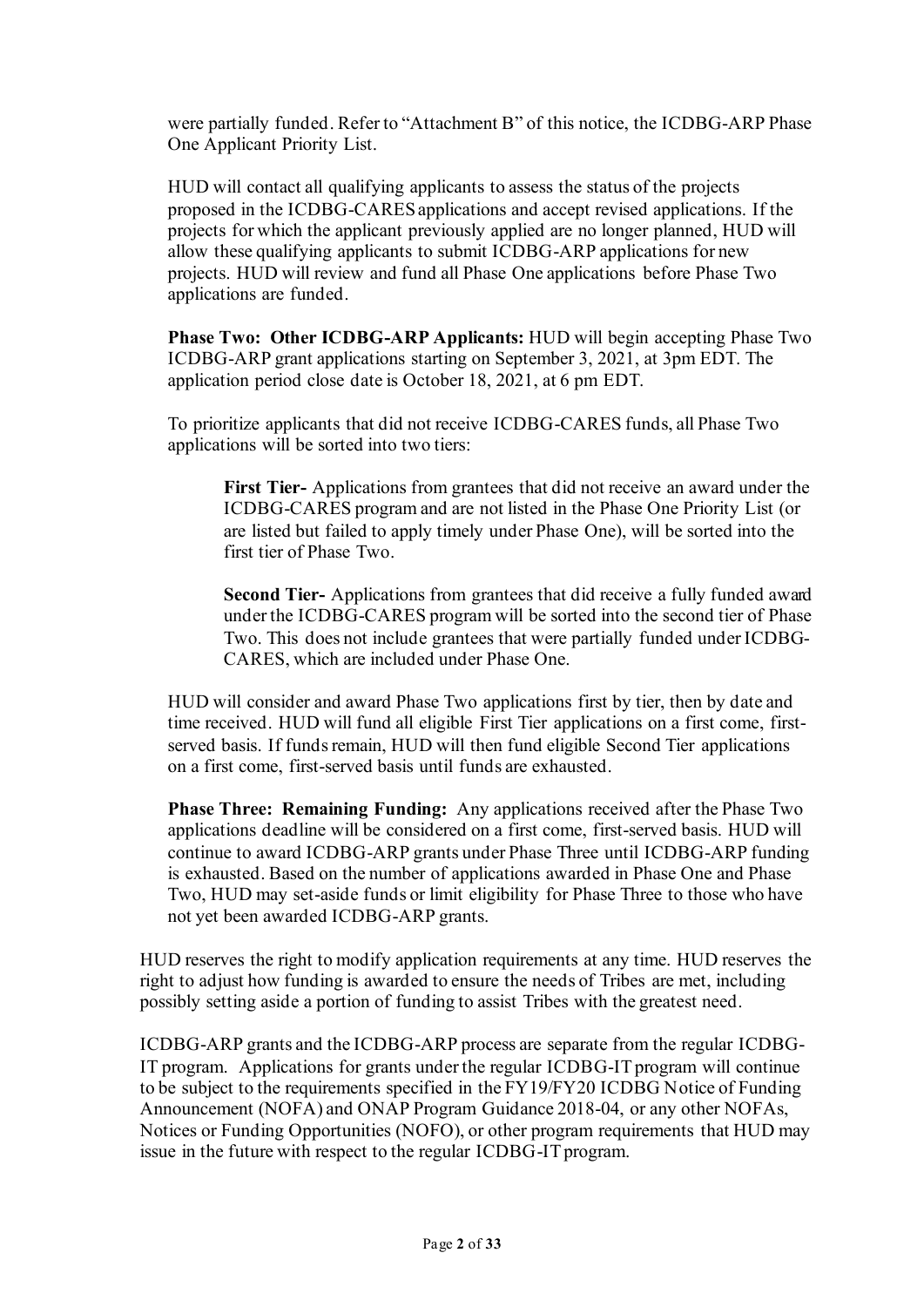**2. Background:** On March 11, 2021, the ARP was signed into law. The Act provides \$280,000,000 in ICDBG-IT funding to be used for emergencies that constitute imminent threats to health and safety and that are designed to prevent, prepare for, or respond to coronavirus. This funding will be provided in the form of grants to eligible Indian tribes. This funding must be used in accordance with the applicable requirements of the ARP, title I of the Housing and Community Development Act of 1974, as amended (42 U.S.C. 5103 et seq.) (HCDA), and the ICDBG implementing regulations at 24 CFR part 1003.

In addition, Congress authorized HUD to waive or specify alternative requirements for any provision of title I of the HCDA or regulation applicable to the ICDBG program, other than requirements related to fair housing, nondiscrimination, labor standards, and the environment. That authorization is contingent upon a finding that the waiver or alternative requirement is necessary to expedite or facilitate the use of amounts made available for the ICDBG-ARP program.

On March 19, 2021, HUD issued a Dear Tribal Leader Letter seeking tribal feedback on the ICDBG-ARP Act implementation process. In addition, on March 31, 2021, HUD hosted a virtual Tribal Consultation on the same process. Specifically, HUD sought comments on how to set maximum grant ceilings and requested that Tribes share their views on how funds should be awarded, including whether Indian tribes that previously applied for but did not receive ICDBG-CARES funding due to limited appropriations should be afforded priority for ICDBG-ARP grants. HUD received approximately 130 comments from representatives of almost 40 Tribes and Tribally Designated Housing Entities (TDHEs). The comments addressed a wide range of issues including prioritization for past applicants, grant ceilings, award methodology, and funding criteria. HUD appreciates all of the feedback received from the commenters and took all comments and feedback into consideration when developing this Notice.

ICDBG-ARP grantees are encouraged to frequently visit th[e Centers for Disease Control](http://www.cdc.gov/coronavirus/2019-ncov)  [and Prevention \(CDC\) website](http://www.cdc.gov/coronavirus/2019-ncov) to ensure that they are relying upon the most up-to-date information on the coronavirus pandemic.

- **3. Eligible Applicants:** Indian tribes and Tribal organizations may apply for ICDBG-ARP funds if they meet the criteria for eligible applicants provided in the ICDBG regulations at 24 CFR § 1003.5. Outstanding civil rights matters must be resolved before the application deadline. Applicants who, after review, are confirmed to have civil rights matters unresolved at the application deadline will be deemed ineligible. Their applications will receive no further review and will not receive funding.
	- **a. Indian Tribes**: The following entities meet the definition of eligible Indian tribe under the ICDBG-ARP program and may apply for funding under this Notice:
		- i. Any Indian tribe, band, group, or nation, including Alaska Indians, Aleuts, and Eskimos, and any Alaska native village of the United States which is considered an eligible recipient under title I of the Indian Self-Determination and Education Assistance Act (25 U.S.C. 5301 et seq.) Eligible recipients under title I of the Indian Self-Determination and Education Assistance Act are those identified on the most current Federal Register listing of "[Indian Entities Recognized by and Eligible to Receive](https://www.govinfo.gov/content/pkg/FR-2021-01-29/pdf/2021-01606.pdf)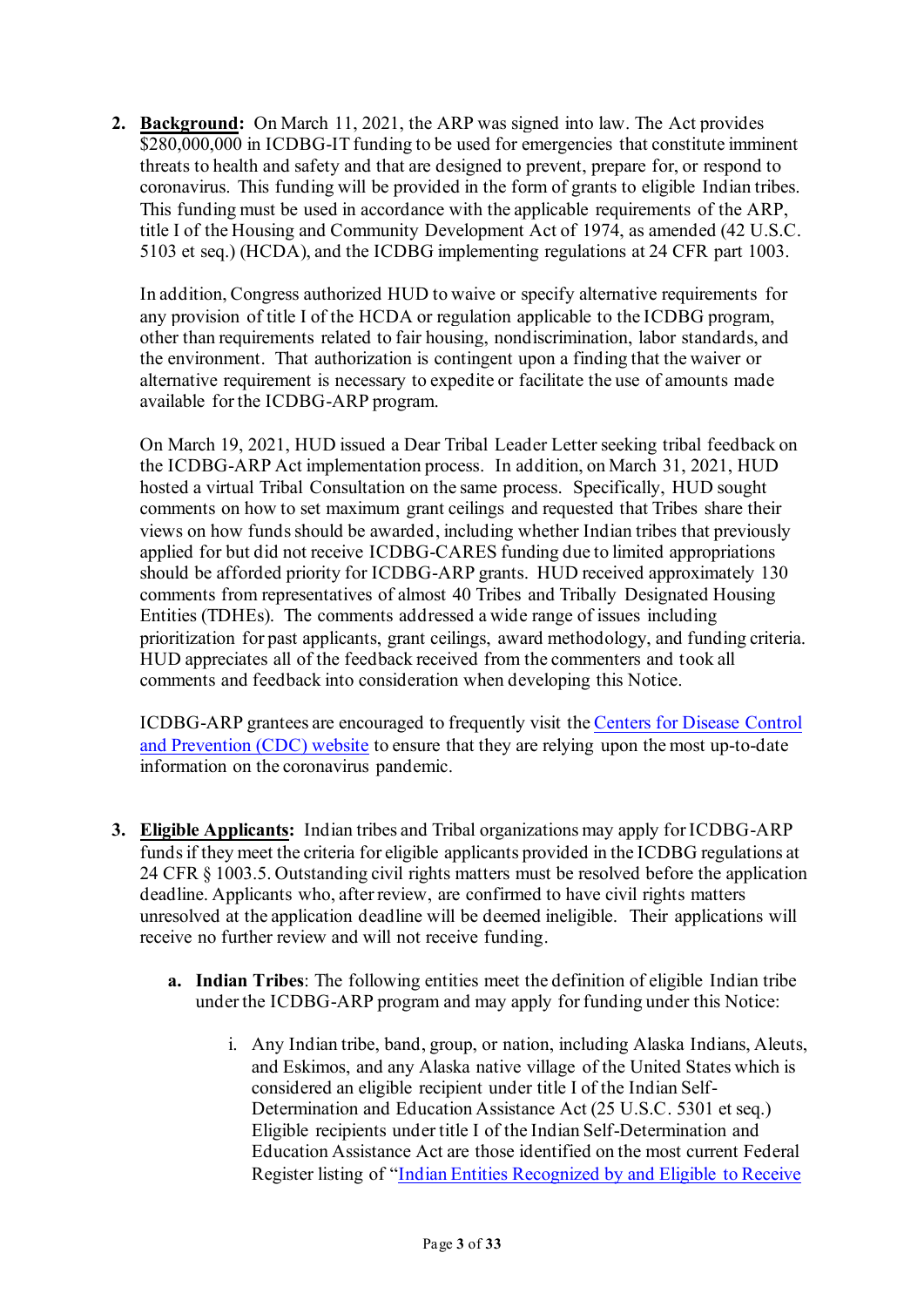[Service from the United States Bureau of Indian Affairs](https://www.govinfo.gov/content/pkg/FR-2021-01-29/pdf/2021-01606.pdf)" (86 FR 7554 (Jan. 29, 2021)).

- ii. Any Indian tribe, band, group, or nation, including Alaska Indians, Aleuts, and Eskimos, and any Alaska native village of the United States which had been an eligible recipient under the State and Local Fiscal Assistance Act of 1972 (formerly 31 U.S.C. 1221). Applicants that were eligible recipients under the State and Local Fiscal Assistance Act of 1972 are those that had been determined eligible by the Department of Treasury, Office of Revenue Sharing.
- **b. Tribal Organizations**: Pursuant to 24 CFR § 1003.5(b), Tribal organizations which are eligible under title I of the Indian Self-Determination and Education Assistance Act may apply on behalf of any Indian tribe, band, group, nation, or Alaska native village when one or more of these entities have authorized the Tribal organization to do so through concurring resolutions. Eligible Tribal organizations under the Indian Self-Determination and Education Assistance Act will be determined by the Bureau of Indian Affairs or Indian Health Service, as appropriate. Tribal organizations applying under this Notice must submit a copy of their eligibility determination with the application unless they have already submitted such to HUD.

HUD recognizes that some Tribal organizations that are applying on behalf of an Indian tribe may not be able to secure an appropriate tribal resolution authorizing it to apply for an ICDBG-ARP grant on behalf of an Indian tribe(s) at this time, due to the ongoing emergency. Any Tribal organization that intends to submit an ICDBG-ARP application but cannot secure such tribal resolutions because doing so may not be practical or safe may request a waiver of this requirement in 24 CFR § 1003.5(b) in their application. HUD will consider the application incomplete if it does not include this waiver request with an accompanying justification for why there is good cause for HUD to grant the waiver request. A Tribal organization seeking a waiver must still provide HUD with information on any other steps it has taken to consult with the beneficiary Indian tribe(s) on the contents of its application (short of securing a tribal resolution), and provide any other relevant information demonstrating why it is not practical or safe to secure a tribal resolution in order to allow HUD to determine whether good cause exists to grant the waiver request. If HUD approves funding for the application, it will concurrently grant the waiver of 24 CFR § 1003.5(b) and make the award to the Tribal organization. However, any Tribal organization that receives an award must consult with the beneficiary Indian tribe(s) that they serve, in a manner that is feasible and when it is safe and practical to do so and submit tribal resolution(s) authorizing their application for an ICDBG-ARP grant at a later date to HUD.

**4. Funding Criteria and Requirements:** HUD recognizes that the current COVID-19 National Emergency has caused substantial disruption to the operations of Indian tribes across Indian Country. To help minimize unnecessary administrative burden, HUD has worked to streamline the application process as much as possible, while also ensuring that all ICDBG-ARP grant funds will be expended in accordance with program requirements, and will be used to prevent, prepare for, or respond to COVID-19, as required under the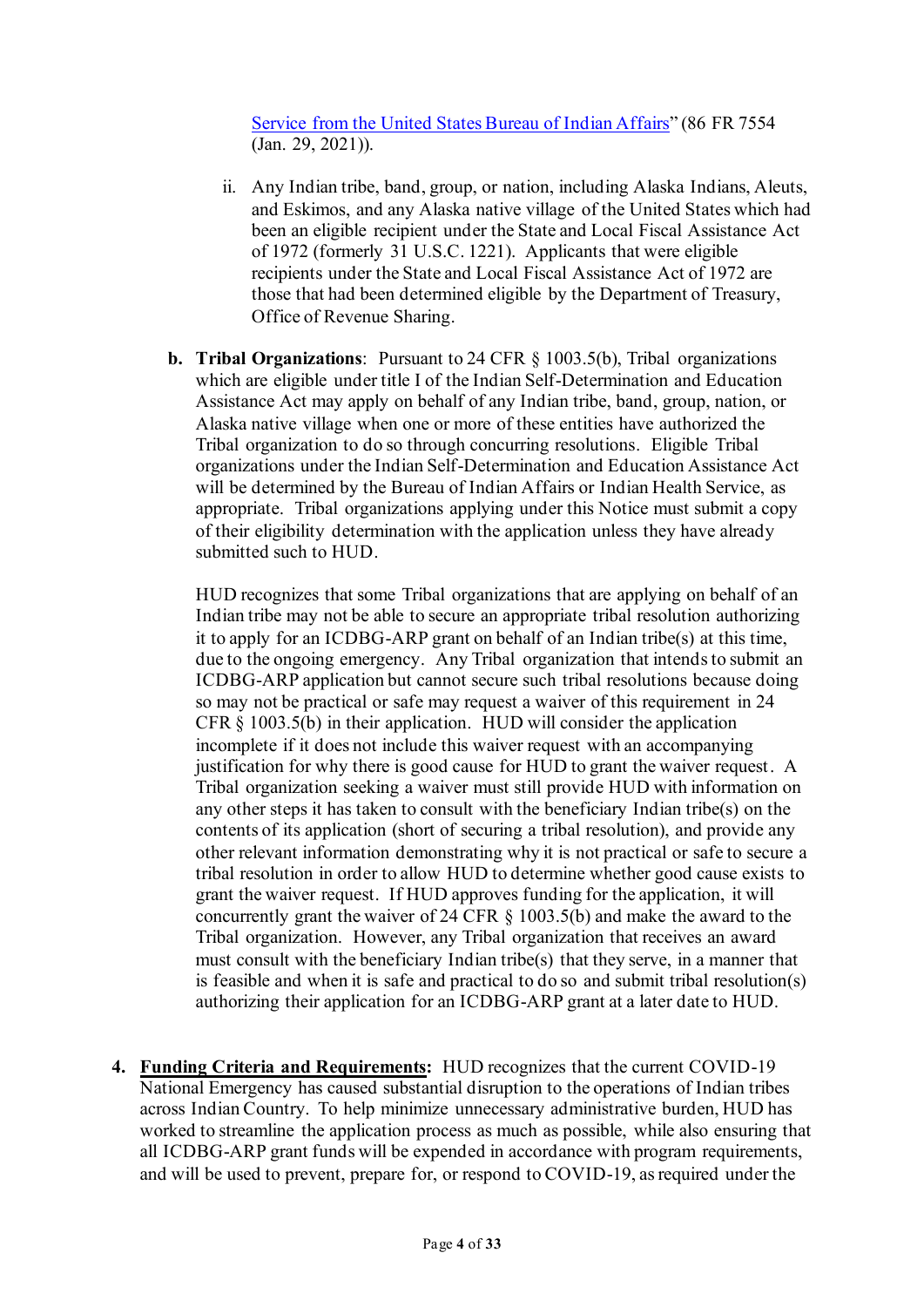## ARP.

**a. Citizen Participation**:Applicants are not required to hold meetings or hearings to obtain the views of residents before applying for ICDBG-ARP grant funding. Applicants, however, will be required to meet the citizen participation requirements by publishing or posting information on their plans to use the ICDBG-ARP grant, and accepting and considering comments, to the extent the Indian tribe determines that can be done without unnecessary risks to residents' health and safety. Applicants may also choose to hold virtual meetings with the public to meet these streamlined citizen participation requirements, if feasible. In meeting its citizenship participation requirements, an applicant should take appropriate steps to ensure effective communication with persons with disabilities consistent with the requirements of accessibility laws, such as Section 504 of the Rehabilitation Act of 1973 (Public Law 93-112) (29 U.S.C. § 701 et seq.), as described in greater detail in Section 10: Waivers and Alternative Requirements Applicable to the ICDBG-ARP Program, below.

Applicants must submit an official tribal resolution certifying that they have met these citizen participation requirements, per 24 CFR § 1003.604, as modified by Section 10.b.i. below. The citizen participation resolution does not have to be submitted with the application; however, the resolution must be submitted before a successful application is funded.

- **b. Eligible Purposes**: The ARP requires that ICDBG-ARP grant funds be used for emergencies that constitute imminent threats to health and safety and are designed to prevent, prepare for, or respond to coronavirus. Accordingly, HUD will only fund ICDBG-ARP applications that propose to carry out projects and activities designed to address emergencies that constitute imminent threats to health and safety and that meet one or more of these eligible purposes (i.e., to prevent, prepare for, or respond to coronavirus). For more information, see Section 8: Eligible Purposes, below.
- **c. Urgency and Immediacy of Threat:** Pursuant to the waivers and alternative requirements issued in this Notice, for applications proposing to carry out activities or projects designed to prevent, prepare for, or respond to COVID-19, the urgency and immediacy of the threat need not be independently verified before approval of an application. The urgency and immediacy of the threat will be presumed by HUD, unless HUD has evidence to the contrary.
- **d. Nonrecurring Threats and Impact on Service Area:** Applications need not demonstrate that COVID-19 is a non-recurring imminent threat and that it has an impact on an entire service area. HUD will presume these criteria are met unless HUD has evidence to the contrary.
- **e. Available Resources:** Pursuant to the waivers in this Notice, applicants do not have to demonstrate to the satisfaction of HUD that other tribal funding sources cannot be made available to alleviate the threat. Additionally, HUD will not consider recently awarded IHBG-ARP, IHBG-CARES, and regular Indian Housing Block Grant (IHBG) funding that has already been budgeted in the relevant Indian Housing Plan (IHP) or contracted, when assessing available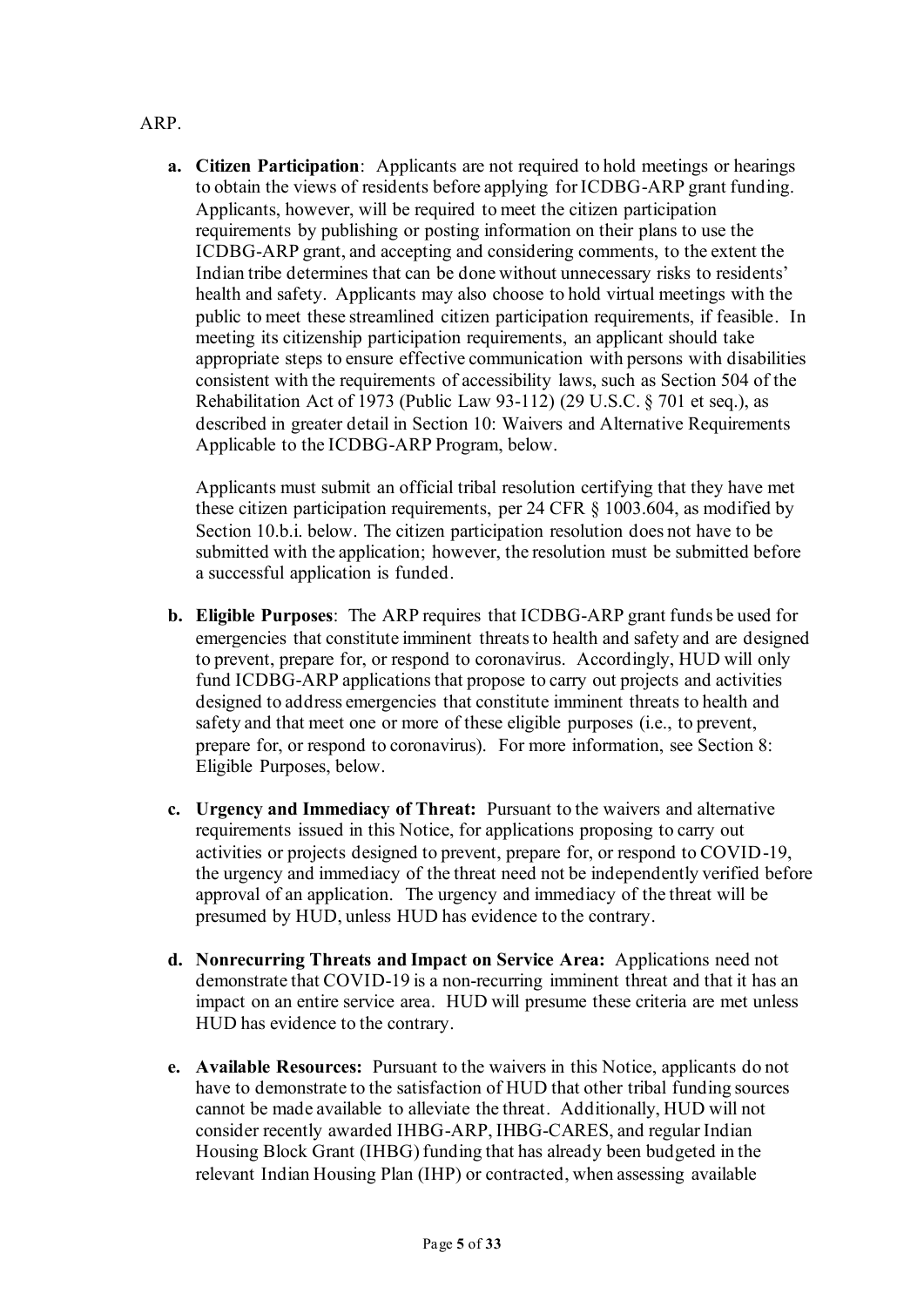Federal resources.

**f. Coordination and Duplication of Benefits:** Applicants are responsible for ensuring that they are coordinating locally, and with other Federal agencies, to ensure that funds are used appropriately to address gaps in funding, avoid unnecessary overlap in effort, and avoid any duplication of benefits.

For the COVID-19 National Emergency, duplication of benefits occurs when Federal financial assistance is provided for the same costs paid by any other source, or for costs to repair or replace losses that have or will be paid by private insurance, and the total amount received exceeds the total need for those costs. Practically, what this means is that ICDBG-ARP funds cannot be used to pay for eligible costs that have already been paid for, or will be paid for, by another Federal program, insurance, or other sources. If this occurs, the grantee must repay its ICDBG-ARP program. This does not include the reimbursement of costs previously incurred by the grantee as authorized under the ARP if those costs will not be reimbursed by another source of financial assistance.

- **g. Administration and Planning:** ICDBG-ARP grantees may not expend more than 20% of their grant amount plus program income toward administration and planning costs.
- **h. Program Income:** Any program income derived from the use of ICDBG-ARP grant funds will be considered program income under the ICDBG-ARP program and must be spent on eligible ICDBG-ARP program activities and in accordance with all ICDBG-ARP program requirements. In accordance with 24 CFR § 1003.508, any program income remaining on hand at the time of grant closeout must be identified in the closeout agreement. HUD will provide instructions to the ICDBG-ARP grantee on the disposition of such program income at the time the closeout agreement is signed.
- **i. Grant Ceilings:** After reviewing and considering the views and comments received from Indian tribes on how to set maximum grant ceilings in response to HUD's Dear Tribal Leader Letter of March 19, 2021, HUD determined the grant ceiling for each ICDBG-ARP award is to be based on the amount of funds each Indian tribe or TDHE received under the IHBG-ARP program. Those amounts listed in the IHBG-ARP [Formula Allocations.](https://www.hud.gov/sites/dfiles/PIH/%20documents/IHBG-ARP_for_Codetalk3.24.21.pdf)

The ICDBG-ARP grant ceilings are benchmarked to the typical grant ceiling for ICDBG-IT grants for Presidentially declared disasters, as well as the previously allocated IHBG-ARP amounts. By doing this, HUD accomplished the following goals:

- i. Set maximum ICDBG-ARP grant amounts that are sensitive to the fact that some Indian tribes have larger populations with higher needs than others;
- ii. Recognize that IHBG-ARP funding may not be enough funding for the smallest Indian tribes to address serious COVID-19-related needs, and that ICDBG-ARP can fill that funding gap; and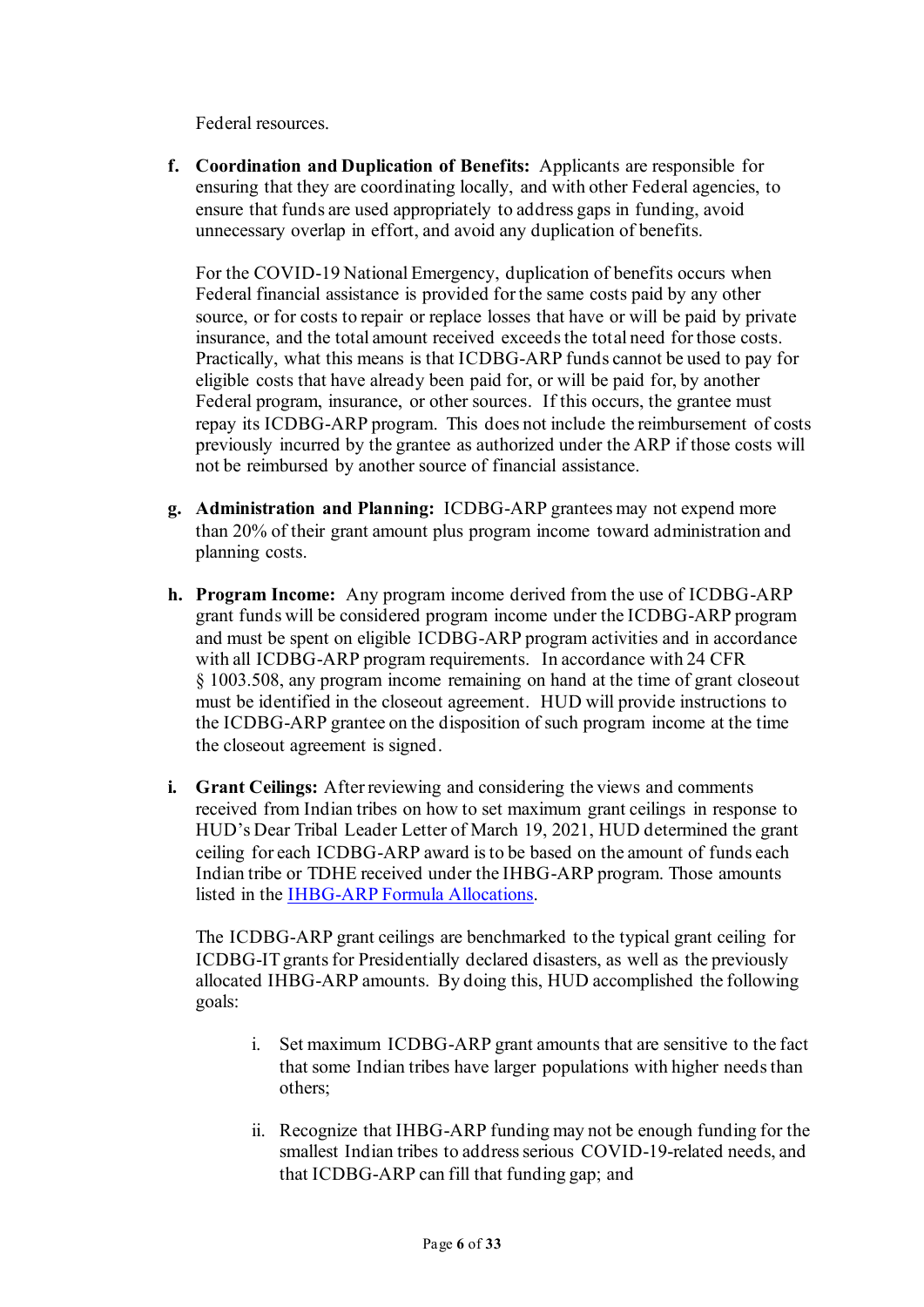- iii. Maintain proximity to the standard Imminent Threat grants.
- iv. Increase the grant ceilings previously set under the ICDBG-CARES program to account for recent increases in construction costs.

HUD is establishing the following ICDBG-ARP grant ceilings:

| <b>IHBG-ARP Funding Formula</b>                                          | <b>Grant Ceiling</b> |
|--------------------------------------------------------------------------|----------------------|
| \$4.5 million or more                                                    | $\$\,3.45$ million   |
| More than $$1.625$ million but less than $$4.5$ million $$1.725$ million |                      |
| $\vert$ \$1.625 million or less                                          | \$1,035,000          |

Phase One applicants may amend previously submitted ICDBG-CARES budgets to take advantage of the increased ICDBG-ARP grant ceilings.

HUD expects and encourages ICDBG-ARP grantees to expend funds expeditiously given the ongoing COVID-19 National Emergency and to prioritize their most urgent unaddressed needs to prevent, prepare for, or respond to COVID-19. As discussed further in Section 5: Content of Application, for all amounts requested, grantees must demonstrate that activities, projects, and programs can be completed within a reasonable timeline so as to be justified as reasonably preventing, preparing for, and responding to COVID-19.

**j. Lead Based Paint Requirements**: When providing housing assistance funding for purchase, lease, support services, operation, or work that may disturb painted surfaces of pre-1978 housing, applicants must comply with the lead-based paint evaluation and hazard reduction requirements of HUD'slead-based paint rules (Lead Disclosure; and Lead Safe Housing (24 CFR part 35)), and EPA's leadbased paint rules (e.g., Repair, Renovation and Painting; Pre-Renovation Education; and Lead Training and Certification (40 CFR part 745)).

When providing education or counseling on buying or renting housing that may include pre-1978 housing, applicants must inform clients of their rights under the Lead Disclosure Rule (24 CFR part 35, subpart A), and, if the focus of the education or counseling is on rental or purchase of HUD-assisted pre-1978 housing, the Lead Safe Housing Rule (24 CFR part 35, subparts B, R, and, as applicable, F-M).

**k. Environmental Requirements**: Activities under this Notice are subject to the environmental review provisions set out at 24 CFR § 1003.605 and 24 CFR part 58. The expenditure or commitment of ICDBG-ARP or non-Federal funds on project activities (other than those that are exempt or categorically excluded from environmental review under 24 CFR § 1003.605(b), 24 CFR § 58.34, and 24 CFR § 58.35(b)) prior to completion of review and HUD approval under part 58 may result in the denial of assistance for the project or activities under consideration. Where a Tribal organization has applied for a grant on behalf of an Indian tribe, the Indian tribe is considered the grantee responsible for environmental review requirements ("responsible entity").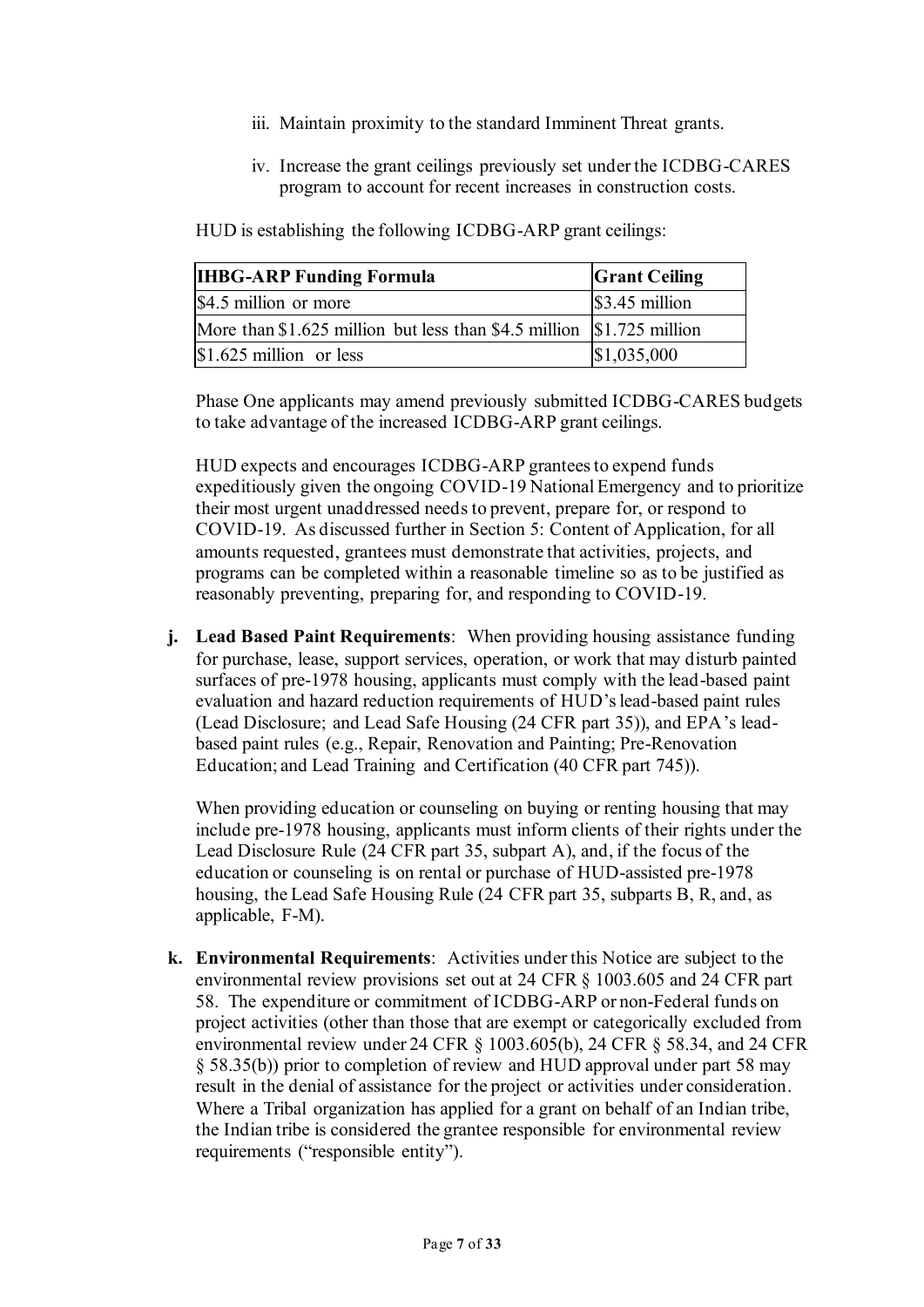HUD has issued guidance [\(CPD Notice 20-07\)](https://www.hudexchange.info/resource/6112/notice-cpd2007-guidance-on-conducting-environmental-review-pursuant-to-24-cfr-58-for-activities-undertaken-in-response-to-covid19/) on how to apply the environmental review exemption at 24 CFR § 58.34(a)(10) and the streamlined public notice and comment period described at 24 CFR § 58.33 for activities undertaken in response to the public health emergency as a result of COVID-19. Additional information on Section 106 of the National Historic Preservation Act consultation and public notice processes is available on HUD's [environmental review website.](https://www.hudexchange.info/programs/environmental-review/covid-19-guidance/)

- **5. Content of Application:** The application must include the following to be considered complete and maintain its place in order of award:
	- **a. [Standard Form-424](https://www.grants.gov/forms/sf-424-family.html) (Application for Federal Assistance)-** Select "Application for Federal Assistance (SF-424)" from the list of forms. Click on "Enable All Features" if prompted to do so. This may be necessary for the form to appear.
	- **b. [HUD-2880](https://www.hud.gov/sites/documents/2880.PDF) (Application/Disclosure/Update Report).**
	- **c. Project Description Summary.** Information submitted must include:
		- i. A written description of the activities, projects, or programs that the applicant plans to undertake, and how the activities, projects, or programs are tied to preventing, preparing for, and/or responding to COVID-19.
		- ii. A written statement describing how the funded activities will be carried out successfully, within the proposed timeline, and in compliance with program requirements.
		- iii. A narrative description of the implementation timeline (in addition to what is reflected in the [HUD-4125](https://www.hud.gov/sites/dfiles/OCHCO/documents/HUD-4125.pdf) Implementation Schedule).

Applicants should be mindful to propose appropriate implementation timelines. In reviewing applications, HUD will assess whether the period of time that the applicant proposes to carry out its proposed activities, projects, or programs is reasonably set (depending on the nature of the activities, projects, or programs being proposed) so as to be justified as reasonably preventing, preparing for, and responding to COVID-19. HUD reserves the right to reject activities, projects, or programs with implementation timelines that are so lengthy that HUD determines, based on its best judgment and discretion, that the activities, projects, or programs proposed cannot be justified as reasonably preventing, preparing for, and responding to COVID-19.

If HUD questions the proposed timelines to carry out activities, projects, or programs in an application, HUD will first notify the applicant of this deficiency and instruct the applicant to revise its proposed implementation timeline by submitting a revised Implementation Schedule. HUD will work with the applicant to ensure that the revised Implementation Schedule is reasonably set so as to allow the applicant to reasonably prevent, prepare for, or respond to COVID-19. If the applicant fails to revise the Implementation Schedule to HUD's satisfaction, HUD reserves the right to only fund a portion of the application or reject the entire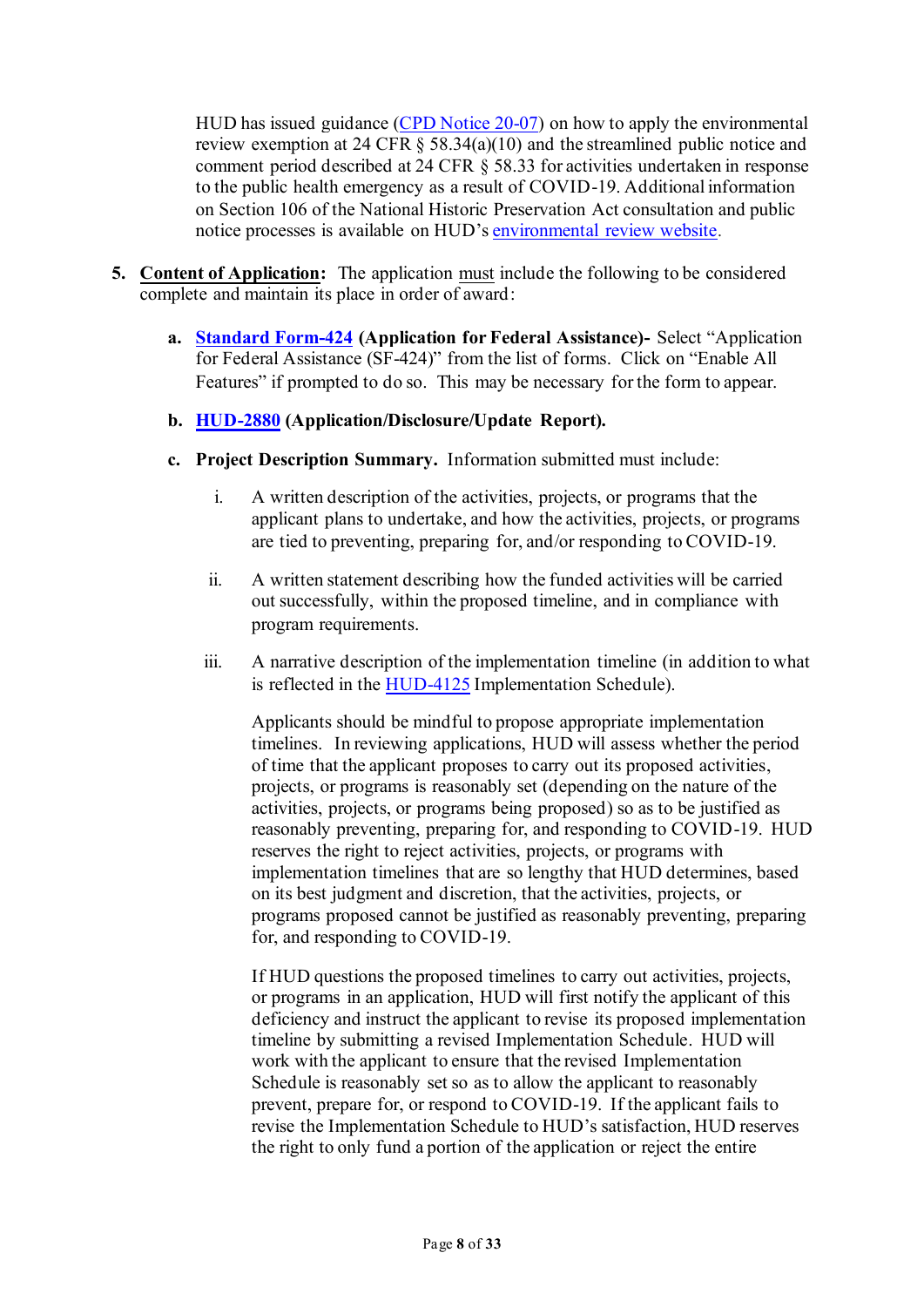application and award an ICDBG-ARP grant to the next fundable applicant.

Generally, consistent with the regular ICDBG-Imminent-Threat program (see ONAP Program Guidance 2018-04), applications that propose Implementation Schedules that are less than 12 months from the time of the grant award will be presumed to be reasonably set.

HUD will accept applications that propose Implementation Schedules that are longer than 12 months from the time of the grant award, but such applicants must provide HUD with a justification, including supporting documentation, demonstrating why the proposed timeline is reasonably set to prevent, prepare for, or respond to COVID-19. In reviewing such Implementation Schedules, HUD will consider all relevant factors, including the nature of the activities, projects, or programs being proposed; the size of the ICDBG-ARP grant requested; any disruption in supply chains; barriers caused by a short or disrupted construction season; infrastructure challenges; impact of COVID-19 on the applicant's operations and its ability to carry out activities, projects, or programs more expeditiously; and more.

An application that is otherwise complete but that proposes an Implementation Schedule that HUD initially determines is too long and should be revised, will not automatically be considered to be incomplete solely because the Implementation Schedule may be too long in HUD's judgment. HUD will work with the applicant to revise the proposed Implementation Schedule.

New Housing Construction Projects: Applicants proposing to use ICDBG-ARP grants to carry out new housing construction should note that HUD will only fund applications that propose to carry out new housing construction that is clearly designed to prevent, prepare for, or respond to COVID-19 (e.g., to reduce overcrowding), and that the applicant plans to carry out expeditiously. Applicants should not apply for an ICDBG-ARP grant with the goal of displacing longer-term funding for the same planned new housing construction project.

Economic Development Projects: HUD encourages applicants to first consider submitting applications for non-economic development projects before considering submitting an ICDBG-ARP application to carry out economic development projects. Notwithstanding other provisions in this Notice, HUD may prioritize funding applications that propose noneconomic development projects, and, depending on program demand, reserves the right to fund applications, or portions of applications, proposing economic development projects only after ensuring that fundable applications proposing other eligible ICDBG-ARP activities are fully funded first, and ICDBG-ARP funding remains available to fund such economic development projects. HUD will make a determination on whether to prioritize non-economic development projects after assessing program demand, other resources available for economic development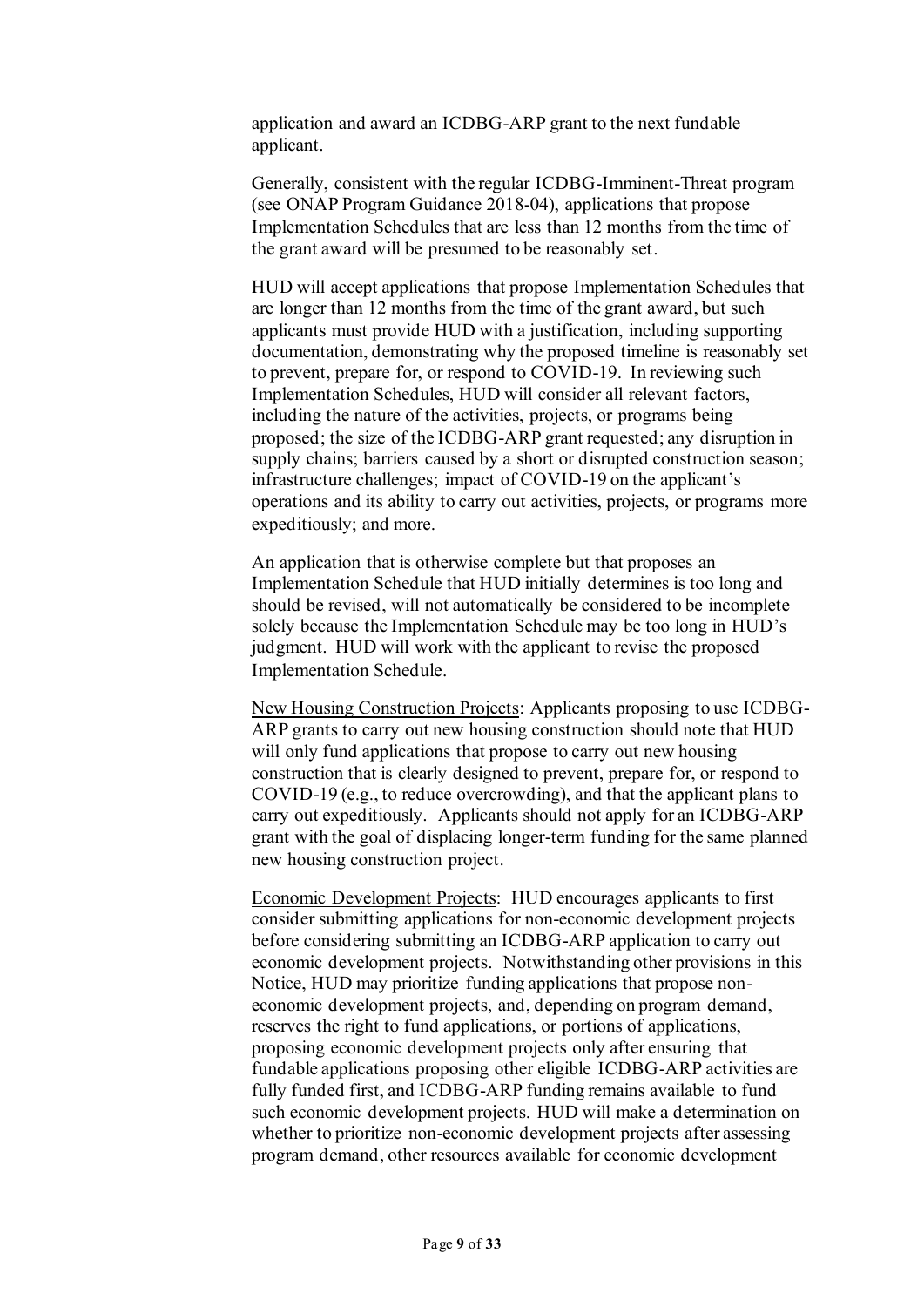projects, and any other factors related to the ongoing COVID-19 National Emergency.

In accordance with 24 CFR § 1003.302(c), all applicants for economic development projects must provide an analysis which shows public benefit commensurate with the ICDBG-ARP assistance requested will result from the assisted project. This analysis should also establish that, to the extent practicable, reasonable financial support will be committed from non-Federal sources prior to disbursement of Federal funds; the ICDBG-ARP grant provided will not substantially reduce the amount of non-Federal financial support for the activity; not more than a reasonable rate of return on investment will be provided to the owner; and grant funds used for the project will be disbursed on a pro rata basis with amounts from other sources. In addition, the application must demonstrate that the project is financially feasible and that it has a reasonable chance of success.

- **d. [HUD-4125](https://www.hud.gov/sites/dfiles/OCHCO/documents/HUD-4125.pdf) (Implementation Schedule).** Upon a finding of good cause, HUD may approve an applicant's request to revise the Implementation Schedule at a later date, in the event of a reasonable delay.
- **e. [HUD-4123](https://www.hud.gov/sites/dfiles/OCHCO/documents/HUD-4123.pdf) (Cost Summary).**
- **f. Detailed budget information**, in addition to what is summarized in the HUD-4123 Cost Summary, that provides specifics on the nature and types of costs being proposed. Applicant must include any pre-award costs incurred that the applicant seeks reimbursement for and documentation supporting those reimbursable costs. HUD will only reimburse costs paid with non-Federal funds that are eligible and allowable under the ICDBG-ARP grant program and will not reimburse costs incurred by the applicant prior to January 22, 2020. An applicant must identify the date that it started incurring costs that it seeks to reimburse and provide a detailed description of those activities undertaken.
- **g. If applicable, Tribal Resolution Waiver**. Only for Tribal organizations applying for an ICDBG-ARP grant without an accompanying concurring tribal resolution from the Indian tribe on whose behalf the Tribal organization is applying, a request to HUD to waive the tribal resolution requirement in 24 CFR § 1003.5(b) along with a justification to show that good cause exists for HUD to waive this requirement.

## **6. Application Submission, Review and Approval:**

| ICDBG-ARP Application Schedule   |                |                                  |                                                                |  |
|----------------------------------|----------------|----------------------------------|----------------------------------------------------------------|--|
| <b>Phase One:</b><br>Unfunded    | August 4, 2021 | Priority List<br>Appeal Deadline | Grantees excluded from<br>Priority List may appeal.            |  |
| <b>ICDBG-CARES</b><br>Applicants | August 4, 2021 | Phase One<br>Open Date           | ONAP will contact<br>Applicants on Phase One<br>Priority List. |  |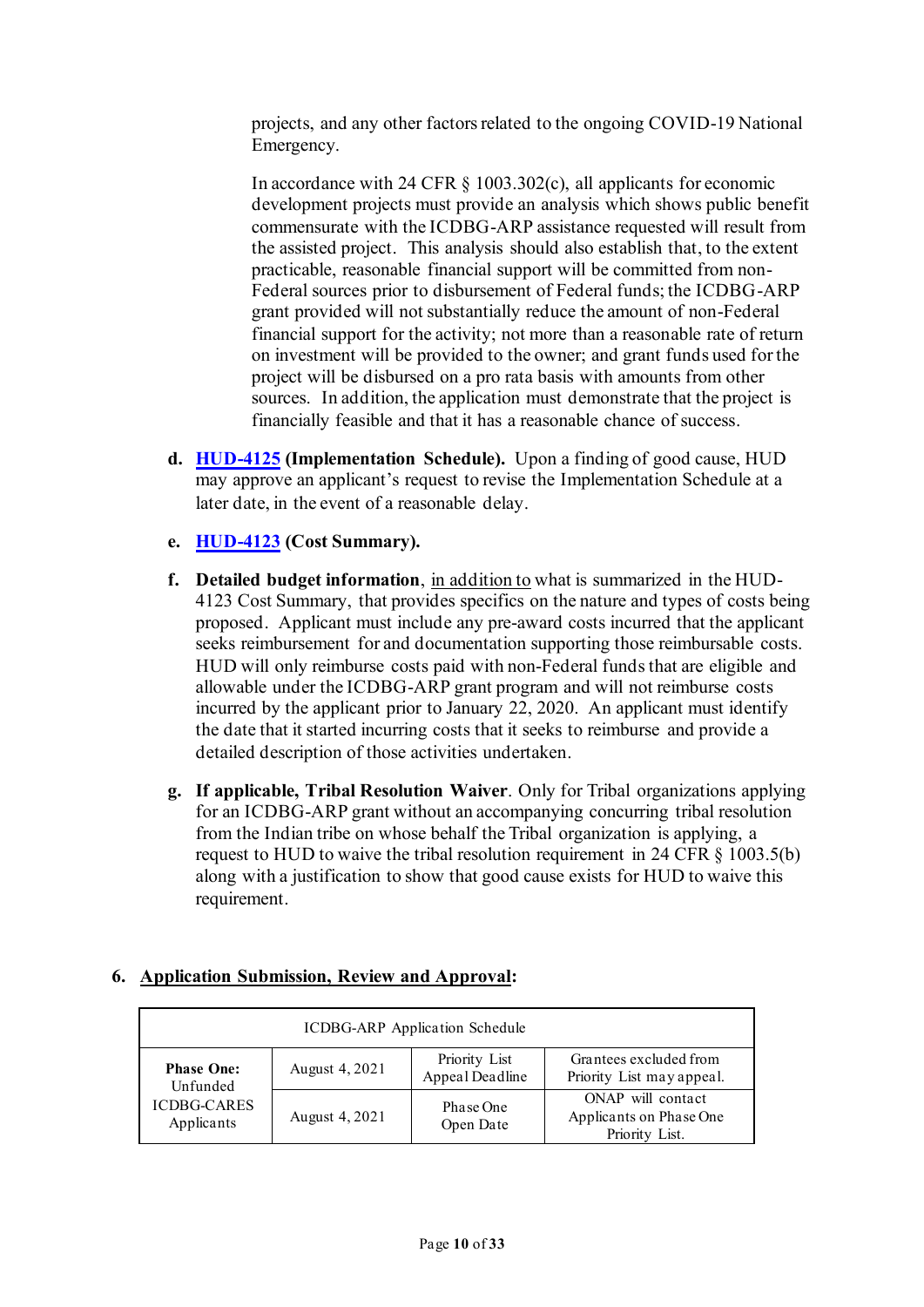| <b>Phase Two:</b><br>Other ICDBG-<br><b>ARP</b> Applicants | September 3, 2021                                                                       | Phase Two<br>Open Date           | Phase Two Application<br>period opens.                                                   |
|------------------------------------------------------------|-----------------------------------------------------------------------------------------|----------------------------------|------------------------------------------------------------------------------------------|
|                                                            | October 18, 2021                                                                        | Phase Two<br>Close Date          | Phase Two Application<br>period closes.                                                  |
| <b>Phase Three:</b><br>Remaining<br><b>ICDBG-ARP</b>       | October 18, 2021                                                                        | Phase Three<br><b>Start Date</b> | If funds remain, HUD will<br>review applications received<br>after Phase Two close date. |
| <b>Funds</b>                                               | No Close Date. HUD will fund eligible projects until ICDBG-ARP<br>funding is exhausted. |                                  |                                                                                          |

# **a. Phase One: Unfunded ICDBG-CARES Applicants:**

In order to facilitate the expenditure of ICDBG-ARP funds expeditiously given the ongoing COVID-19 National Emergency and based in part on tribal feedback on the ICDBG-ARP Act implementation process through the Tribal Consultation described above, HUD has determined that initial funding priority will be given to the Unfunded ICDBG-CARES applicants that met all program requirements but were not funded because of limited appropriations. This includes all grantees that were partially funded with ICDBG-CARES.

See Attachment B of this notice, ICDBG-ARP Phase One Priority List.

If an applicant believes that it was erroneously excluded from the Phase One priority list, it may submit a written request to HUD with an explanation and a justification for why it qualifies to receive a priority. Such request must be submitted t[o ICDBGARP@hud.gov](mailto:ICDBGARP@hud.gov) before August 4, 2021 at 3pm EDT.

Requests may not be sent via regular mail given that HUD is operating under mandatory/maximum telework at the present time. As a result, requests sent via regular mail will not be considered. HUD will review the request and will make a final determination as to whether the applicant qualifies for a funding priority. Any requests submitted after the August 4, 2021 at 3pm EDT deadline will not be considered.

**b. Phase One Submission and Review:** Once the priority list appeal deadline passes, each Area ONAP (AONAP) will contact Phase One applicants to discuss the application modification process, address any outstanding pre-award conditions, and confirm if the applicant is still interested in receiving a grant. These applicants will be given the opportunity to modify and resubmit their original ICDBG-CARES application (including utilization of applicable ICDBG-ARP grant ceilings, implementation schedule, project scope, etc.) to reflect any changes in their needs since their original application was submitted. Any modifications must meet the requirements of this Notice. Applicants that no longer intend to carry out the projects for which they applied for ICDBG-CARES funding may propose new activities, programs, and projects provided they are eligible under the ICDBG-ARP program.

ONAP will then notify the applicant of any outstanding pre-award items.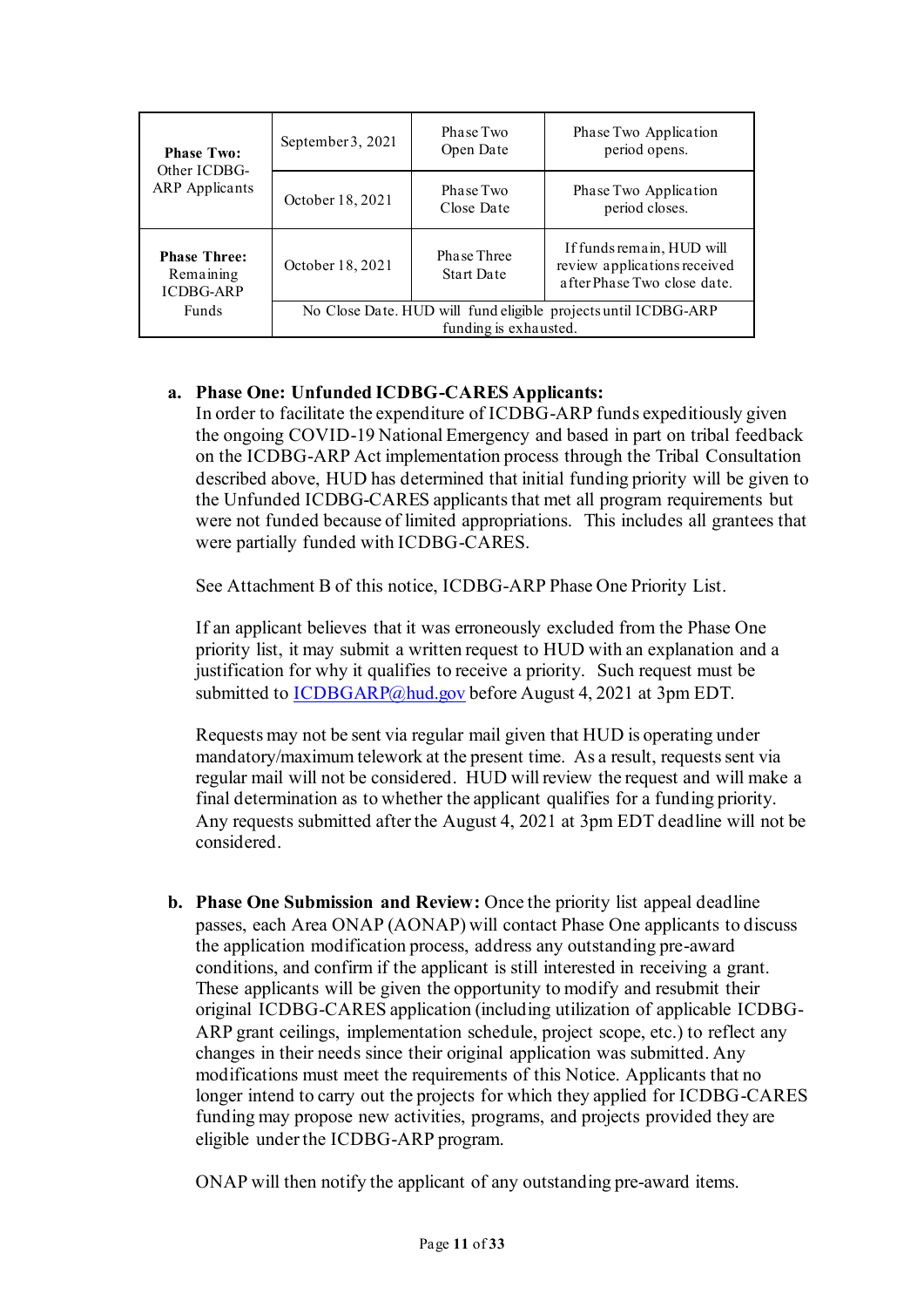Throughout the process, the applicant **must resolve pre-award deficiencies**  within the timeframe that the AONAP identifies in their pre-award notice. If the applicant does not respond within that timeframe, the application will not be funded. ONAP may provide less funding to an applicant than the full amount requested in the application. ONAP may also choose to fund only certain activities, projects, or programs proposed in an application.

**c. Phase Two: Other ICDBG-ARP Applicants:** All other applicants that do not qualify for a funding priority under Phase One may apply for ICDBG-ARP funding under Phase Two.

To prioritize applicants that did not receive ICDBG-CARES funds, all Phase Two applications will be sorted into two tiers:

**First Tier-** Applications from grantees that did not receive an award under the ICDBG-CARES program and are not included on the Phase One Priority List (or are listed but failed to apply timely under Phase One) will be sorted into the first tier of Phase Two.

**Second Tier-** Applications from grantees that did receive a fully funded award under the ICDBG-CARES program will be sorted into the second tier of Phase Two. Grantees that received partial funding are excluded from this tier and are included in Phase One.

HUD will consider and award Phase Two applications first by tier, then by date and time received.

**d. Phase Two Application Submissions:** HUD will begin accepting Phase Two ICDBG-ARP grant applications starting on September 3, 2021 at 3pm EDT. Applications submitted before September 3, 2021 at 3pm EDT will not be considered and must be resubmitted on or after September 3, 2021 at 3pm EDT.

The application period close date is October 18, 2021 at 6pm EDT.

Applications submitted after October 18, 2021 at 6pm EDT will not be considered in Phase Two.

Phase Two ICDBG-ARP applications must be sent to **ICDBGARP**@hud.gov. Applications may not be sent via postal mail given that HUD is operating under maximum telework at the present time. As a result, applications sent via regular mail will not be considered.

Do not submit ICDBG-ARP applications through [www.grants.gov.](http://www.grants.gov/) ICDBG-ARP applications sent t[o www.grants.gov](http://www.grants.gov/) will not be date stamped or processed. Applications can only be received through emails to [ICDBGARP@hud.gov](mailto:ICDBGARP@hud.gov).

Applicants should maintain the original application in their files after sending their applications t[o ICDBGARP@hud.gov](mailto:ICDBGARP@hud.gov).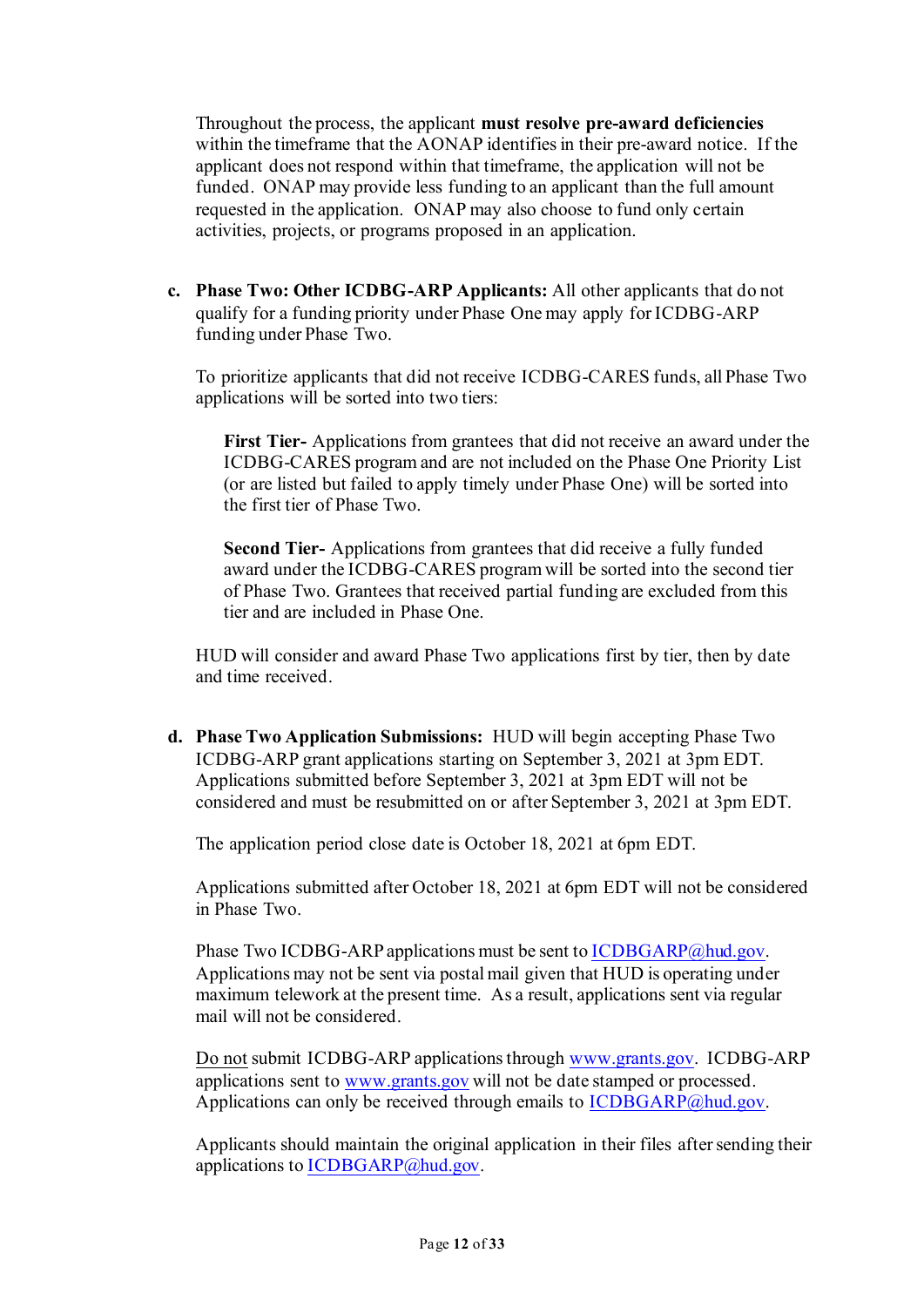**e. Phase Two Application Review:** HUD will consider and award Phase Two applications first by tier, then by date and time received. First Tier applications will be prioritized. Second Tier applications will be funded if funds remain after all eligible First Tier applications, received before the application deadline, have been awarded.

If an application does not include all of the submissions outlined in Section 5: Content of Application, the application will be considered incomplete and lose its position with respect to any other submitted applications. If a required submission is included but is materially deficient, the application will be considered incomplete and lose its position with respect to any other submitted applications. A required submission will be considered to be materially deficient if the information included in the submission is so deficient that HUD determines, at its sole discretion, that the submission is effectively incomplete. If an application is considered incomplete, ONAP will notify the applicant as soon as possible, and advise the applicant on how to cure any deficiencies. Once cured of its deficiencies, an application may be resubmitted to [ICDBGARP@hud.gov](mailto:ICDBGARP@hud.gov) and be date stamped based on the time of receipt.

ONAP will review the complete applications and determine whether to fund the application. ONAP may require additional information from the applicant before funding the application. ONAP will notify the applicant, and the applicant **must resolve pre-award deficiencies** within the timeframe that the AONAP identifies in their pre-award notice. If the applicant does not respond within that timeframe, the application will be considered incomplete and will not be funded. ONAP may provide less funding to an applicant than the full amount requested in the application. ONAP may also choose to fund only certain activities, projects, or programs proposed in an application.

**f. Phase Three: Remaining Funding:** If ICDBG-ARP funds remain after Phases One and Two awards are made, HUD will review, consider, and award any applications received after the Phase Two application close date, October 18, 2021 at 6pm EDT, on a first-come, first-served basis according to the date and time received.

HUD will continue to award ICDBG-ARP grants under Phase Three until ICDBG-ARP funding is exhausted. Based on the number of applications awarded in Phase One and Phase Two, HUD may set-aside funds or limit eligibility for Phase Three to those who have not yet been awarded ICDBG-ARP grants.

Please note that in accordance with the ARP, any IHBG-ARP funding that is not accepted, is voluntarily returned, or is otherwise recaptured for any reason will be used to make additional ICDBG-ARP grant funding available to Indian tribes. Accordingly, if additional funds become available pursuant to this provision in the ARP, HUD reserves the right to make additional ICDBG-ARP awards and may do so in accordance with the funding methodology outlined in this Notice.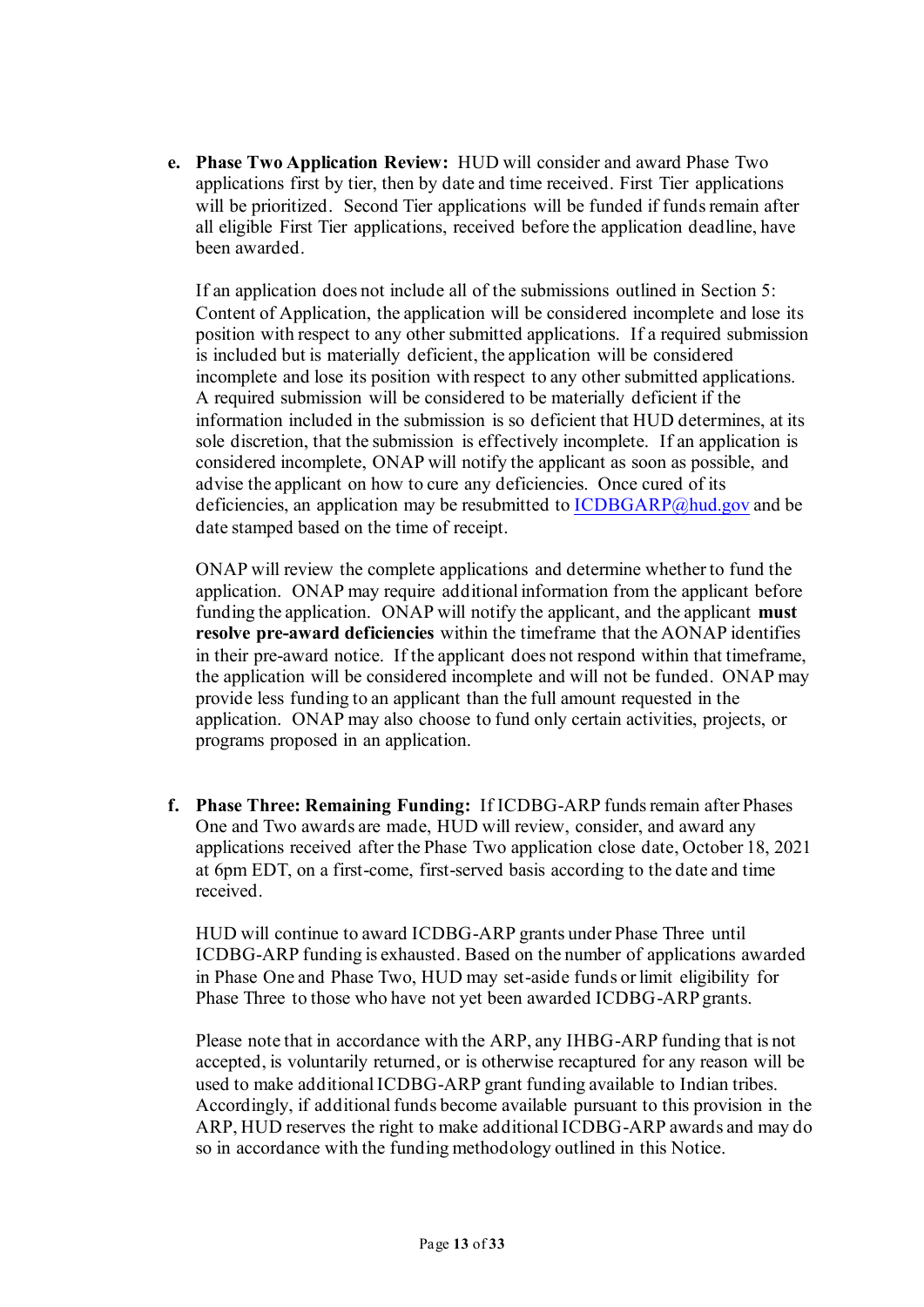If an application does not include all of the submissions outlined in Section 5: Content of Application, the application will be considered incomplete and lose its position with respect to any other submitted applications. If a required submission is included but is materially deficient, the application will be considered incomplete and lose its position with respect to any other submitted applications. A required submission will be considered to be materially deficient if the information included in the submission is so deficient that HUD determines, at its sole discretion, that the submission is effectively incomplete. If an application is considered incomplete, ONAP will notify the applicant as soon as possible, and advise the applicant on how to cure any deficiencies. Once cured of its deficiencies, an application may be resubmitted to [ICDBGARP@hud.gov](mailto:ICDBGARP@hud.gov) and be date stamped based on the time of receipt.

ONAP will review the complete applications and determine whether to fund the application. ONAP may require additional information from the applicant before funding the application. ONAP will notify the applicant, and the applicant **must resolve pre-award deficiencies** within the timeframe that the AONAP identifies in their pre-award notice. If the applicant does not respond within that timeframe, the application will be considered incomplete and will not be funded. ONAP may provide less funding to an applicant than the full amount requested in the application. ONAP may also choose to fund only certain activities, projects, or programs proposed in an application.

**7. Approved Applications:** For each approved application, AONAPs will send a Grant Approval Letter and Form HUD-52734A (ICDBG Funding Approval/Agreement) by email to the person designated on Form SF-424, Item 8F and to the authorized representative in Item 21. Grantees will have the option to either scan and upload the signed document or sign electronically. For scanned documents, ICDBG-ARP grantees will be responsible for maintaining the original document.

Funds will be available to draw down from the Line of Credit Control System (LOCCS) as soon as the signed grant agreements are returned by the applicant and processed by HUD. All documents will be provided in electronic format and must be returned in electronic format. HUD expects and encourages ICDBG-ARP grantees to expend funds expeditiously given the ongoing COVID-19 National Emergency.

HUD will assess how the pandemic is progressing, program demand, available funding, and related factors, and reserves the right to adjust how funding is awarded to ensure the needs of Indian tribes are met as well as to ensure that all funding is awarded.

Additionally, pursuant to the ARP, any amounts made available for IHBG-ARP grant funding that are not accepted, are voluntarily returned, or are otherwise recaptured for any reason will be made available to fund additional ICDBG-ARP grants. HUD will assess the amount of IHBG-ARP funding that meets these criteria and will determine how to award this funding at a future date. HUD reserves the right to determine how to award these amounts and will publish a Notice in the future specifying the criteria used to award these funds.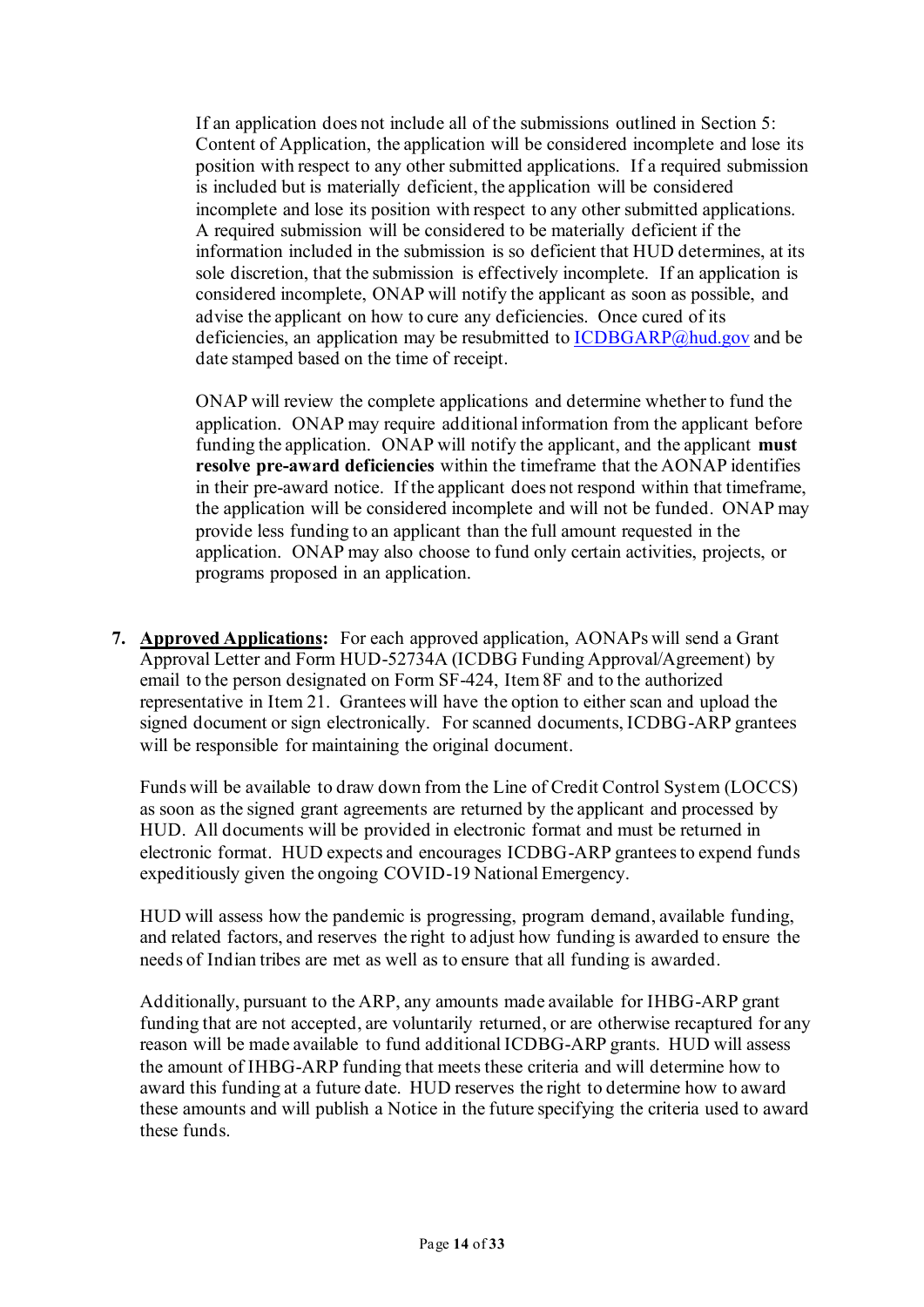**8. Eligible Purposes:** Section 11003(a)(2) of the ARP requires ICDBG-ARP grants to be used to prevent, prepare for, or respond to COVID-19. To comply with this requirement, ICDBG-ARP grantees must ensure that all activities, projects, and programs being proposed can be tied to at least one of those three eligible purposes.

HUD will regard applications that propose to carry out activities, projects, or programs that are designed to prevent, prepare for, or respond to COVID-19, both in the short-term and long-term, as applications that meet the purposes of the ARP. This includes activities, projects, or programs that will reduce or mitigate the short-term, medium-term, and also longer-term risks and vulnerabilities of tribal communities to COVID-19 (e.g., activities that reduce overcrowding).

While not required, ICDBG-ARP grantees are encouraged to consider the short-term and medium-term needs of their communities first before undertaking more long-term activities and projects designed to prevent, prepare for, or respond to COVID-19. HUD also encourages ICDBG-ARP grantees to prioritize expending these funds as expeditiously as possible, given the ongoing COVID 19 National Emergency.

ICDBG-ARP grant funds may also be used to cover or reimburse allowable costs paid with non-Federal funds by the ICDBG-ARP grantee, provided the funds were used to prevent, prepare for, or respond to COVID-19. This includes covering or reimbursing allowable costs incurred back to the date the Indian tribe began preparing for COVID-19, which may be prior to the date of enactment of the ARP, but in no event earlier than January 22, 2020. Please see Section 10: Reimbursement of Costs, below.

To assist applicants in ensuring that the activities being proposed can be tied to one or more of the three eligible purposes of the ARP, applicants should consider the following:

- **Prevent:** ICDBG-ARP grant funds may be used during a COVID-19 local, service area, or regional coronavirus outbreak. This includes, but is not limited to, activities designed to prevent the initial or further spread of the virus to the tribal community, such as using ICDBG-ARP funds to assist with the effort to vaccinate individuals, and much more.
- **Prepare for:** ICDBG-ARP grant funds may be used prior to a local, service area, or regional coronavirus outbreak. This includes, but is not limited to, activities designed to develop processes and procedures to help keep people healthy, and other activities designed to reduce the risk of exposure to COVID-19 and avoid or slow the spread of the disease.
- **Respond to:** Once COVID-19 has spread in the community, examples of how ICDBG-ARP grantees may choose to respond to COVID-19 may include using ICDBG-ARP grant funds to care for those who have become infected and to limit the exposure and spread of the virus, providing emergency rent payments and other public services to families that cannot pay rent, carrying out activities to reduce severe overcrowding, preventing homelessness to ensure families are stably housed, and much more. Funds may continue to be used after the local, service area, or regional coronavirus outbreak on any continuing expenses incurred due to the spread of COVID-19.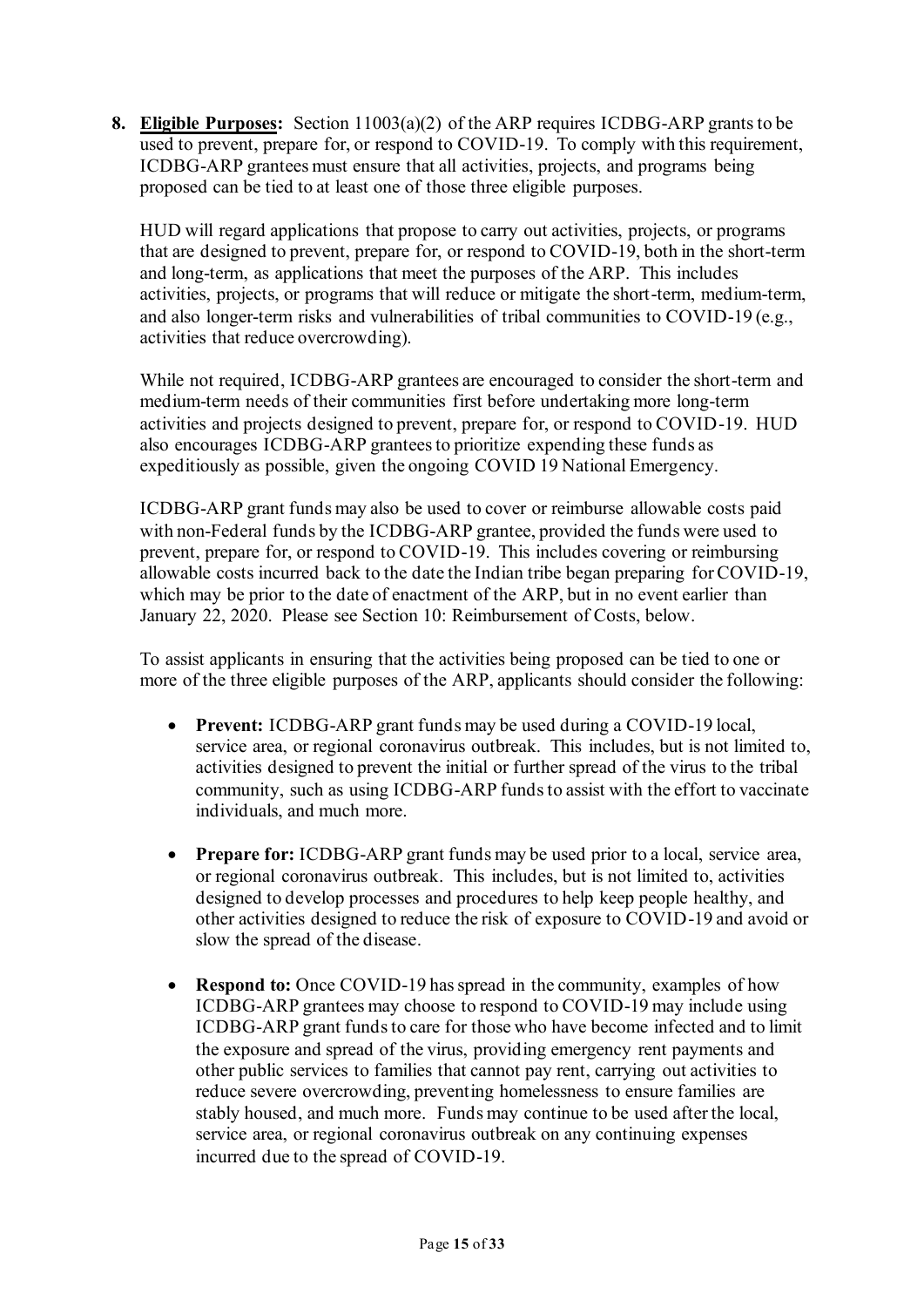While these descriptions of the eligible purposes can guide ICDBG-ARP grantees, certain activities, depending on context, do not always obviously fit under one or more categories, and the grantee should therefore use its best judgment to determine which category or combination of categories that its activity is tied, based on local circumstances. These descriptions are designed to provide general guidance to grantees and are not intended to limit the range of eligible ICDBG-ARP grant activities that can be carried out. Provided a grantee can, in HUD's judgment, reasonably tie their ICDBG-ARP activities back to one or more eligible purposes, HUD will accept the grantee's classification.

Pursuant to 24 CFR § 1003.200, ICDBG-ARP grants do not have to comply with the primary objective of the HCDA, that no less than 70 percent of expenditures of each grant be for activities which meet the criteria set forth in 24 CFR § 1003.208(a)-(d).

**9. Eligible Activities:** Examples of activities, projects, or programs that could be funded, provided they meet one or more of the above eligible ARP purposes, include, but are not limited to, the following:

### **a. Housing Activities**

Applicants may carry out housing activities such as:

- Rehabilitation of, and other improvements to, housing to prepare units to be used to temporarily house persons that need to quarantine/shelterin-place.
- Rehabilitation of housing to improve ventilation to reduce the risks of COVID-19.
- New construction of housing, including tiny homes, when such construction is done expeditiously and carried out to reduce overcrowding or to otherwise prevent, prepare for, or respond to COVID-19.
- Acquisition of modular homes or RVs to meet an immediate need to provide housing for medical workers, and other essential service providers and front-line staff.

Rehabilitation and new housing construction must comply with physical accessibility requirements under Section 504 of the Rehabilitation Act of 1973. See 24 CFR §§ 8.22, 8.23.

#### **b. Public Facilities and Infrastructure**

Applicants may acquire, construct, rehabilitate, or install public works, facilities, and site or other improvements, when carried out expeditiously to prevent, prepare for, or respond to COVID-19. Examples include:

- Construction of permanent or temporary facilities for testing, diagnosis, or treatment of COVID-19.
- Rehabilitation of facilities to establish an infectious disease treatment clinic.
- Acquisition, rehabilitation, or construction of a group living facility that may be used to centralize patients undergoing treatment.
- Retrofitting of a food bank to ensure that employees and volunteers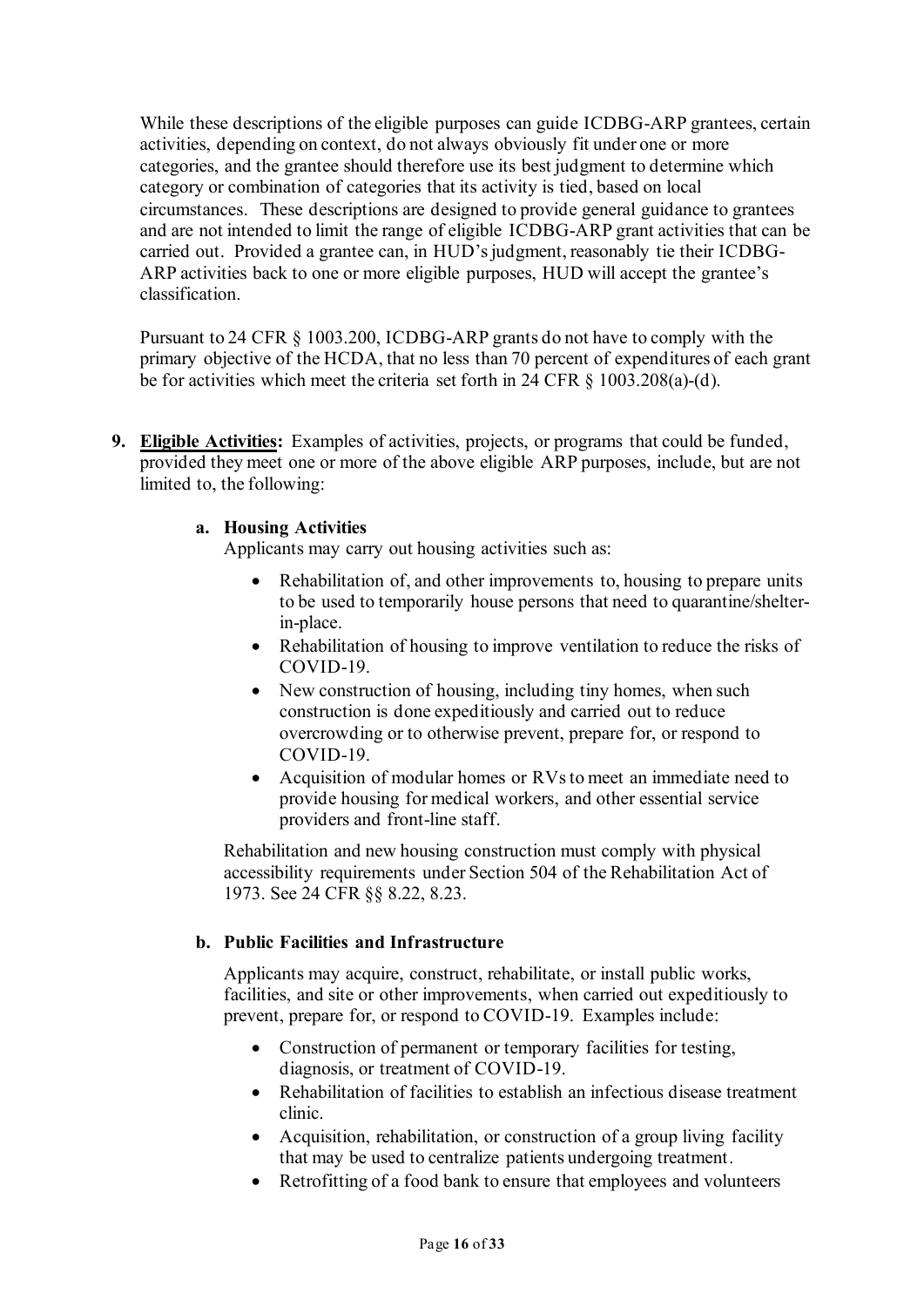can safely work in the facility and distribute food.

- Construction or conversion of structures that can serve as temporary emergency shelters to shelter homeless persons and minimize risk of community spread.
- Paying for the operation and maintenance expenses of existing shelters and other public facilities (not including staffing costs) designed to ensure homeless persons are provided safe shelter and to minimize the risk of community spread.
- Acquisition or conversion of a motel or hotel building or similar facility to expand capacity of hospitals to accommodate isolation of patients during recovery.
- Expanding or repairing water lines to ensure families have access to water to adhere to CDC guidelines and prevent the spread of COVID-19.
- Purchase of water tank trucks and other water distribution equipment, supplies, and facilities to support families without access to water.
- Purchase of emergency ambulances and related specialized equipment and tools to expand medical and other emergency services.
- Expanding cell towers, broadband, and WIFI infrastructure capacity needed to assist communities lacking internet and phone service to conduct business, allow students to participate in distance learning, support telehealth strategies, and provide other community services, provided such activities can be carried out expeditiously.
- Vaccination-Related Activities, including:
	- Expansion or modification of storage space for proper vaccine storage,
	- Covering labor costs for administering vaccinations for eligible families at facilities,
	- Establishing and, under certain circumstances, paying the operating costs of temporary vaccination facilities, provided such costs are not being paid for by other sources.

Note: HUD strongly encourages all Indian tribes to coordinate with other Federal agencies, including the Indian Health Service (IHS), other tribal Departments, and any other entities assisting with vaccination efforts to ensure ICDBG-ARP funds are only used to pay for costs that are not being paid for by others, and to prevent the duplication of benefits.

#### **c. Public Services**

Applicants may provide new or quantifiably increased public services. ICDBG-ARP funds are not subject to the 15 percent cap on public services that normally applies to ICDBG grant funds. Examples include:

- Up to 6 months of emergency payments in the form of rental assistance, utility assistance (including internet access to allow children to engage in distance learning), food assistance, clothing, medical, and other emergency assistance.
- Placement of homeless persons in hotel/motels, and other noncongregate sheltering, to minimize infection.
- Job training, including safety training for new health care workers and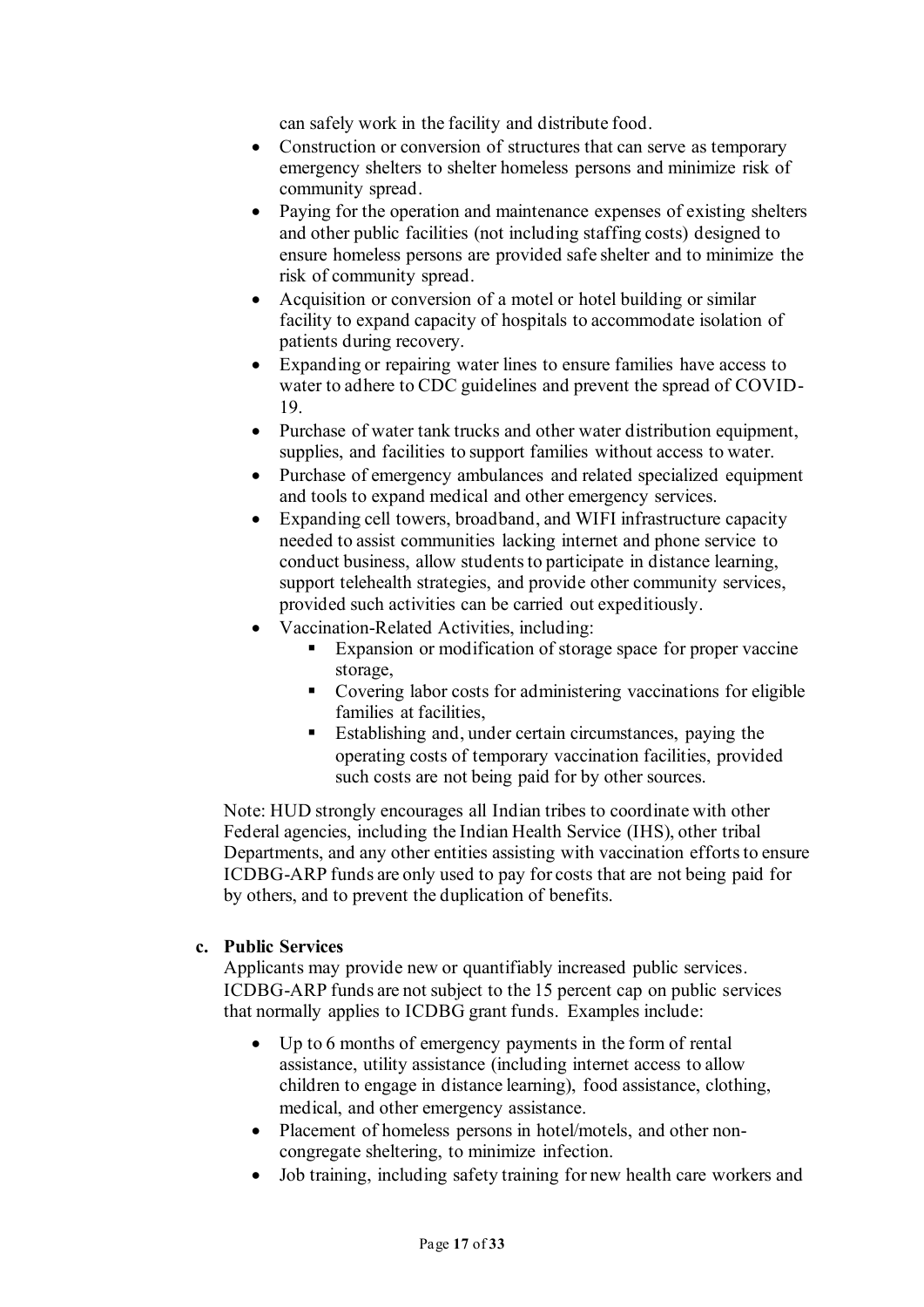technicians, to expand the pool of health care workers and technicians that are available to treat disease within a community.

- Providing security to ensure the health and safety of community members and to secure construction sites and community facilities from theft or vandalism.
- Testing, diagnosis, or other services at a fixed or mobile location.
- Increasing the capacity and availability of targeted health services for infectious disease response within existing health facilities.
- Equipment, supplies, and materials necessary to carry-out a public service, including personal protective equipment or other necessary engineering controls to protect health care workers and others providing public services.
- Purchasing groceries for a food bank or distribution to vulnerable individuals.
- Delivering meals to quarantined individuals or individuals that need to maintain social distancing due to medical vulnerabilities.
- Acquisition or leasing of telehealth equipment or services to allow assisted residents access to health care providers from home.
- Vaccination-related public services, including funding public health educational campaigns to inform tribal communities about the benefits of getting vaccinated and how to get vaccinated.

### **d. Economic Development**

Applicants may provide eligible economic development assistance with ICDBG-ARP funds. HUD encourages applicants to first consider submitting applications for non-economic development projects before considering submitting an ICDBG-ARP application to carry out economic development projects as HUD may prioritize funding applications that propose noneconomic development projects. See Section 5.c.iii, above, for additional information.

Examples of economic development projects include:

- Providing grants or loans to support entrepreneurs or existing businesses to acquire, convert, construct, or reconstruct commercial spaces to revitalize communities and local economies affected by business or job losses resulting from the coronavirus.
- Avoiding or reversing job loss (loss of positions or hours worked) caused by business closures related to community mitigation measures (e.g., social distancing, closures, stay-at-home orders) or other job loss and economic disruption resulting from coronavirus by providing working capital assistance to small businesses or entrepreneurs to enable creation and retention of jobs held by low- and moderateincome persons.
- Providing technical assistance, grants, loans, and other financial assistance to establish, stabilize, and expanding microenterprises to revitalize communities and local economies affected by coronavirus or to prepare for or prevent future outbreaks.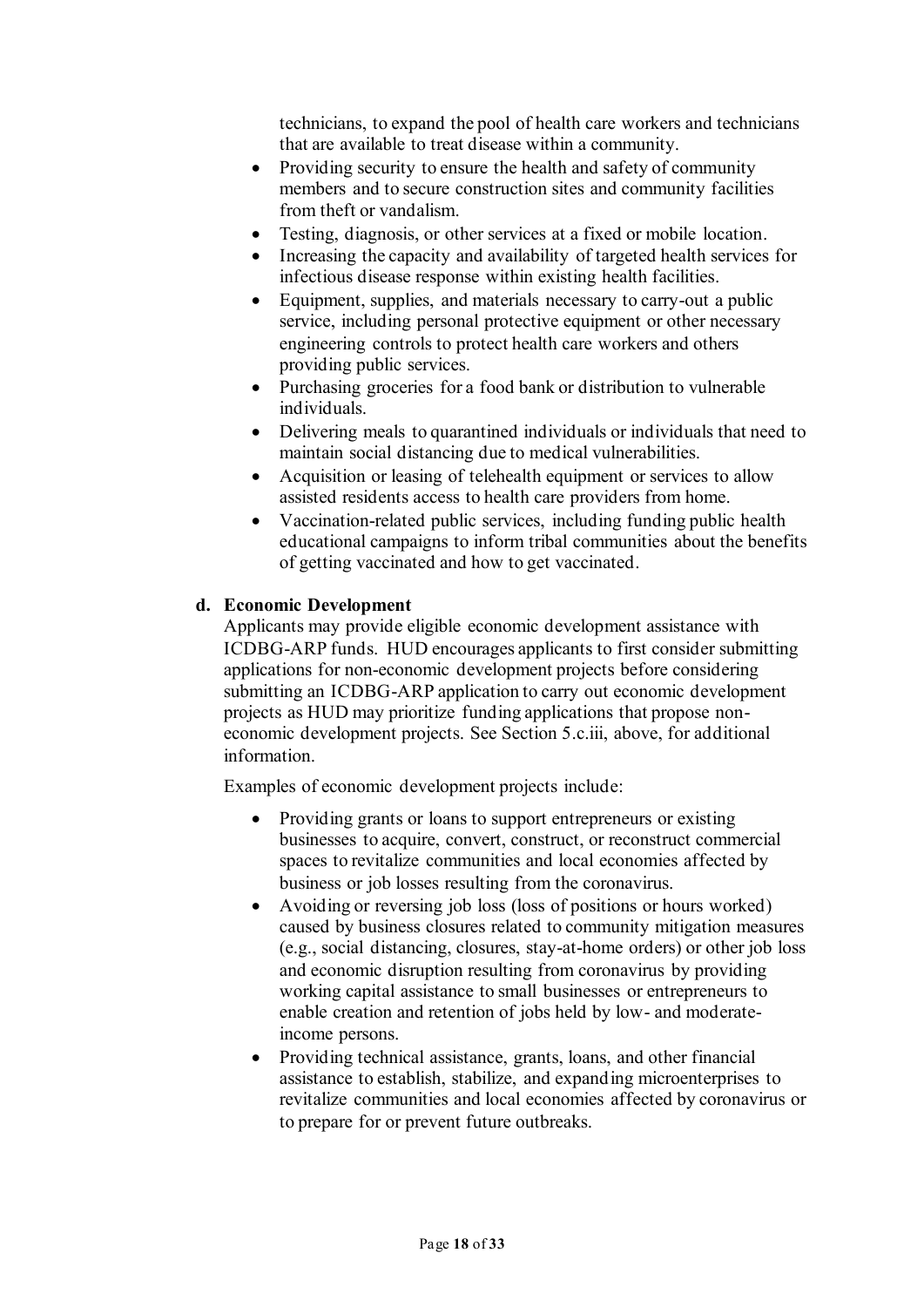# **e. Ineligible Activities**

- Activities, projects, or programs that are not reasonably tied to preparing for, preventing, and responding to COVID-19 are ineligible under the ICDBG-ARP program.
- Unless waived or modified by HUD, as provided in this Notice and any similar waiver notice issued in the future, ineligible activities described in 24 CFR § 1003.207 continue to be ineligible (e.g., buildings or portions thereof used for the general conduct of government, political activities, general government expenses).
- ICDBG-ARP grant funds cannot replace or reimburse ICDBG grant funds that were reprogrammed and used to prevent, prepare for, or respond to COVID-19, and used for other activities typically eligible under the ICDBG program.

## **10. Waivers and Alternative Requirements Applicable to ICDBG-ARP Program:**

**a. Waiver Authority:** The ARP provides HUD with authority to waive or specify alternative requirements for any provision of title I of the HCDA or regulation applicable to ICDBG (except for requirements related to fair housing, nondiscrimination, labor standards, and the environment) upon a finding that the waiver or alternative requirement is necessary to expedite or facilitate the use of these funds.

The following waivers and alternative requirements apply only to ICDBG funding provided under the ARP. Indian tribes are reminded that these waivers and alternative requirements do not apply to ICDBG funds appropriated in any other Act. In applying these waivers and alternative requirements, Indian tribes must ensure that they are doing so only with respect to ICDBG-ARP grant. See Attachment A of this notice for a summary of these waivers and alternative requirements.

**b. Waivers and Alternative Requirements:** HUD has determined that the following waivers and alternative requirements are necessary to expedite or facilitate the use of ICDBG-ARP funds:

## **i. Citizen Participation**

Statutory Authority: Section 104 of the HCDA

Regulatory Authority: 24 CFR §§ 1003.305(c)(3), 1003.604

Description: Section 104 of the HCDA and 24 CFR § 1003.604 require ICDBG applicants to consult with residents prior to submitting their funding applications. The regulation mandates minimum citizen participation requirements, including holding one or more meetings to obtain the views of residents. The regulation also mandates certification by an official tribal resolution that the applicant has met the requirements of 24 CFR § 1003.604(a) prior to submission of the application to HUD and has considered any comments and views expressed by residents and made modified application available to residents. In addition, 24 CFR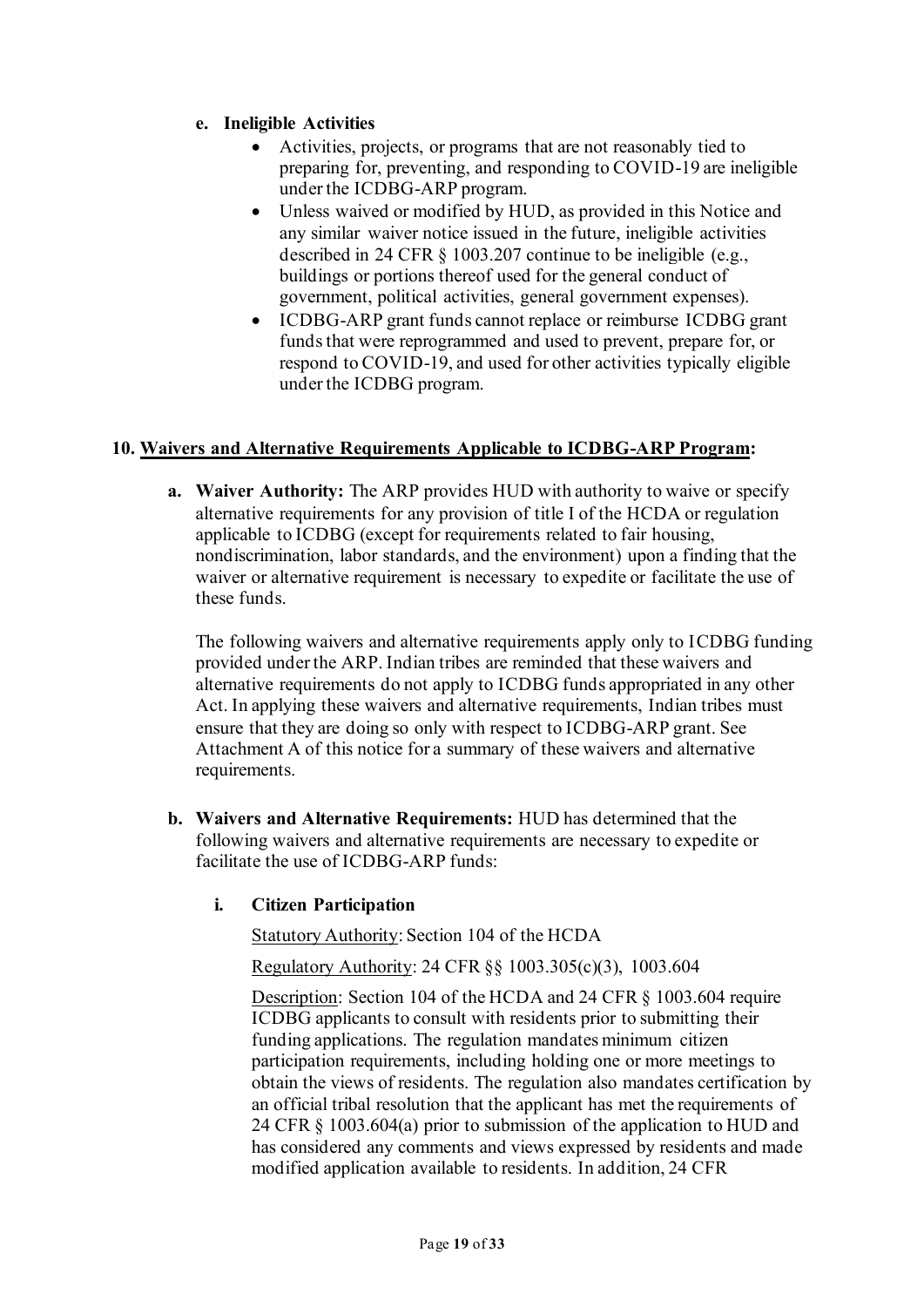§ 1003.305(c)(3) requires ICDBG recipients to meet the citizen participation requirements of 24 CFR § 1003.604 before amending previously awarded ICDBG grants.

Considering COVID-19-related social distancing directives, and other prohibitions against large in-person gatherings, in person citizen meetings are not advised. Accordingly, HUD is waiving 24 CFR § 1003.604(a)(2), 24 CFR § 1003.604(b) and 24 CFR § 1003.305(c)(3) and will not require Indian tribes to hold one or more meetings to obtain the views of residents before applying for ICDBG-ARP grant funding, or to certify that the applicant has met the requirements of 24 CFR § 1003.604(a) prior to submission of the application to HUD. Indian tribes will continue to be required, however, to meet the citizen participation requirements by publishing or posting information on their plans to use ICDBG-ARP grants, and accepting and considering comments, to the extent the Indian tribe determines that that can be done without subjecting residents to unnecessary risks to health and safety. Such requirements to publish or post information for their plans must ensure effective communication with persons with disabilities. Indian tribes may also choose to hold virtual meetings with the public to meet these streamlined citizen participation requirements, if feasible. Applicants will still be required to certify that they have met the requirements of 24 CFR § 1003.604(a) and may provide such certification to HUD after submitting an application but before receiving an award.

When holding a virtual meeting, a grantee should take appropriate steps to ensure effective communication with persons with disabilities consistent with the requirements of accessibility laws, such as Section 504 of the Rehabilitation Act of 1973. Grantees should also take reasonable steps to ensure meaningful access to their virtual meetings for persons with limited English proficiency by providing appropriate language services.

For virtual meetings, such steps will include ensuring that information is provided on an accessible website, that emails and other digital notifications are accessible, and that the application or platform used to host the hearing is also accessible. Additional services such as audio description or captioning may also be needed to provide effective communication in a digital context. Helpful guidelines for ensuring the accessibility of web-based and digital materials are available through the World Wide Web Consortium's Web Accessibility Initiative at [https://www.w3.org/WAI/.](https://www.w3.org/WAI/) Examples of auxiliary aids and services that may be necessary when conducting hearings online can be found at 28 CFR § 35.104. If providing a particular auxiliary aid or service would result in a fundamental alteration or undue burden, the grantee still must take any other action that would ensure, to the maximum extent possible, that the individual with a disability is able to participate in the hearing .

Additionally, grantees should be mindful that many low-income persons may not be able to participate in a virtual meeting due to lack of Internet access. Grantees are encouraged to also make any virtual meetings available via telephone so that persons can participate even if they do not have access to the Internet.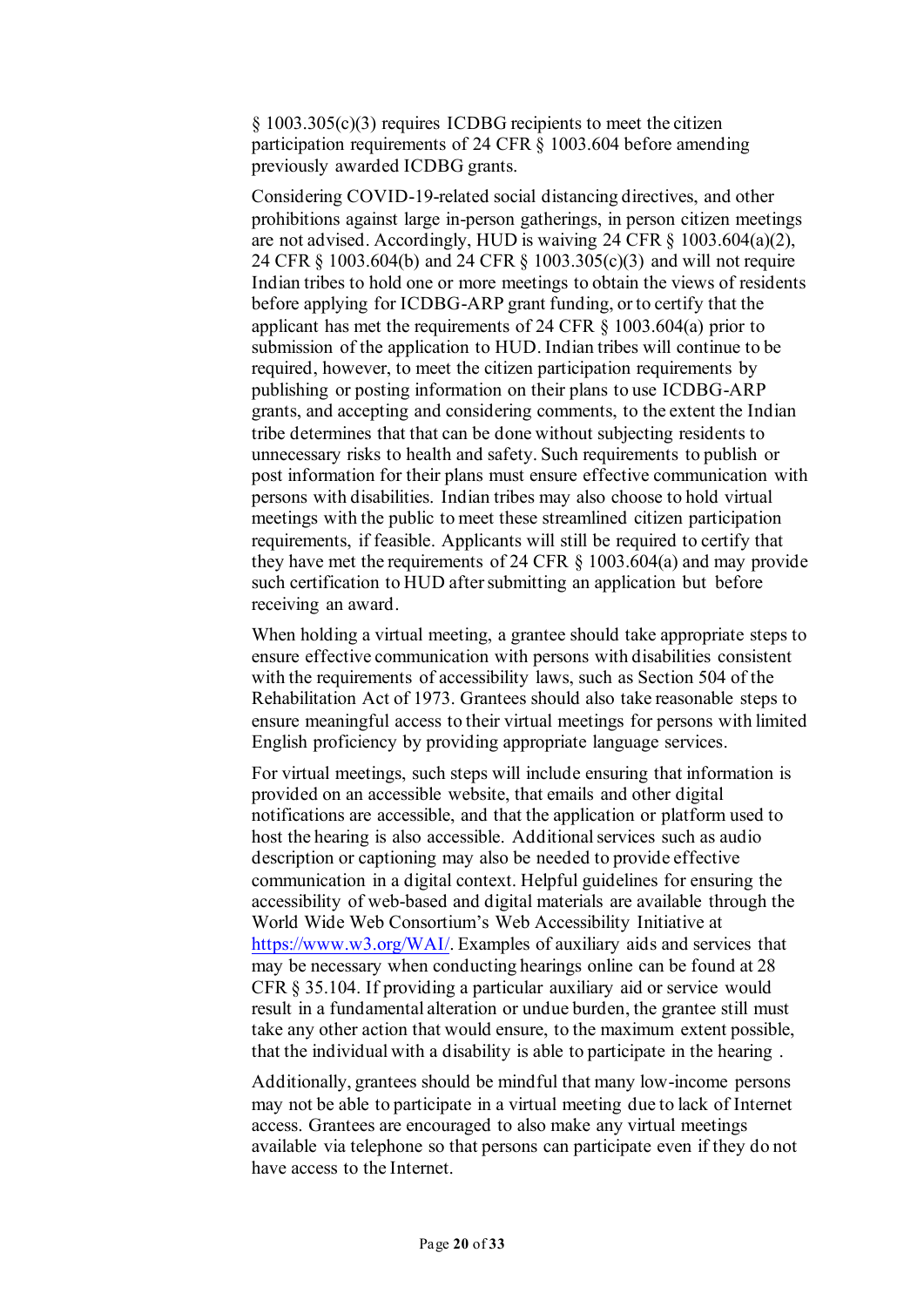### **ii. Application Process for ICDBG-ARP Grants and Funding Criteria**

Regulatory Authority: 24 CFR §§ 1003.400, 1003.401, 1003.402

Description: The regulation at 24 CFR § 1003.400 specifies the funding criteria for ICDBG-IT grants. It provides that: 1) The urgency and immediacy of the threat must be independently verified before an ICDBG IT application can be approved by HUD; 2) Funds may only be used to deal with imminent threats that are not of a recurring nature, which represent a unique and unusual circumstance, and which impact on an entire service area; 3) HUD will establish grant ceilings. The regulation at 24 CFR § 1003.401 specifies the application process that applicants must follow. The regulation at 24 CFR § 1003.402 addresses the availability of funding and what happens to remaining unobligated ICDBG IT funds at the end of each fiscal year. It provides that if any reserved funds are not used to fund ICDBG IT grants during a fiscal year, they will be added to the allocation of ICDBG funds for the subsequent fiscal year and will be used as if they were a part of the new allocation.

The COVID-19 pandemic has resulted in a declared national emergency and poses a domestic and international crisis. This is a unique, welldocumented emergency that is having an impact on all tribal communities. Considering this, HUD is waiving and modifying 24 CFR § 1003.400, 24 CFR § 1003.401, and 24 CFR § 1003.402 to the extent necessary to provide for the following alternative requirements:

1) *Criteria for Funding*

With respect to applications for ICDBG-ARP grants to address the COVID-19 pandemic, the urgency and immediacy of the threat need not be independently verified before approval of an application. The urgency and immediacy of the threat will be presumed by HUD, unless HUD has evidence to the contrary. Similarly, these applications need not demonstrate that COVID-19 is a non-recurring imminent threat and that it has an impact on an entire service area. HUD will presume these criteria are met unless HUD has evidence to the contrary.

2) *Grant Ceilings*

For ICDBG-ARP grants, HUD is waiving the current ICDBG-IT grant ceilings (currently set at \$450,000 for projects in areas that have not received a Presidential Major Disaster Declaration, and \$900,000 for areas that have received a Presidential Major Disaster Declaration). HUD is establishing new grant ceilings in this Notice.

HUD may also further revise these grant ceilings in the future depending on how the pandemic evolves, program demand, the availability of additional appropriations, and related factors. HUD will notify Indian tribes in writing if these grant ceilings are revised in the future.

3) *Reimbursement of Costs and Letter to Proceed*

The ARP provides that ICDBG-ARP grant funds provided under the Act may be used to cover or reimburse allocable costs to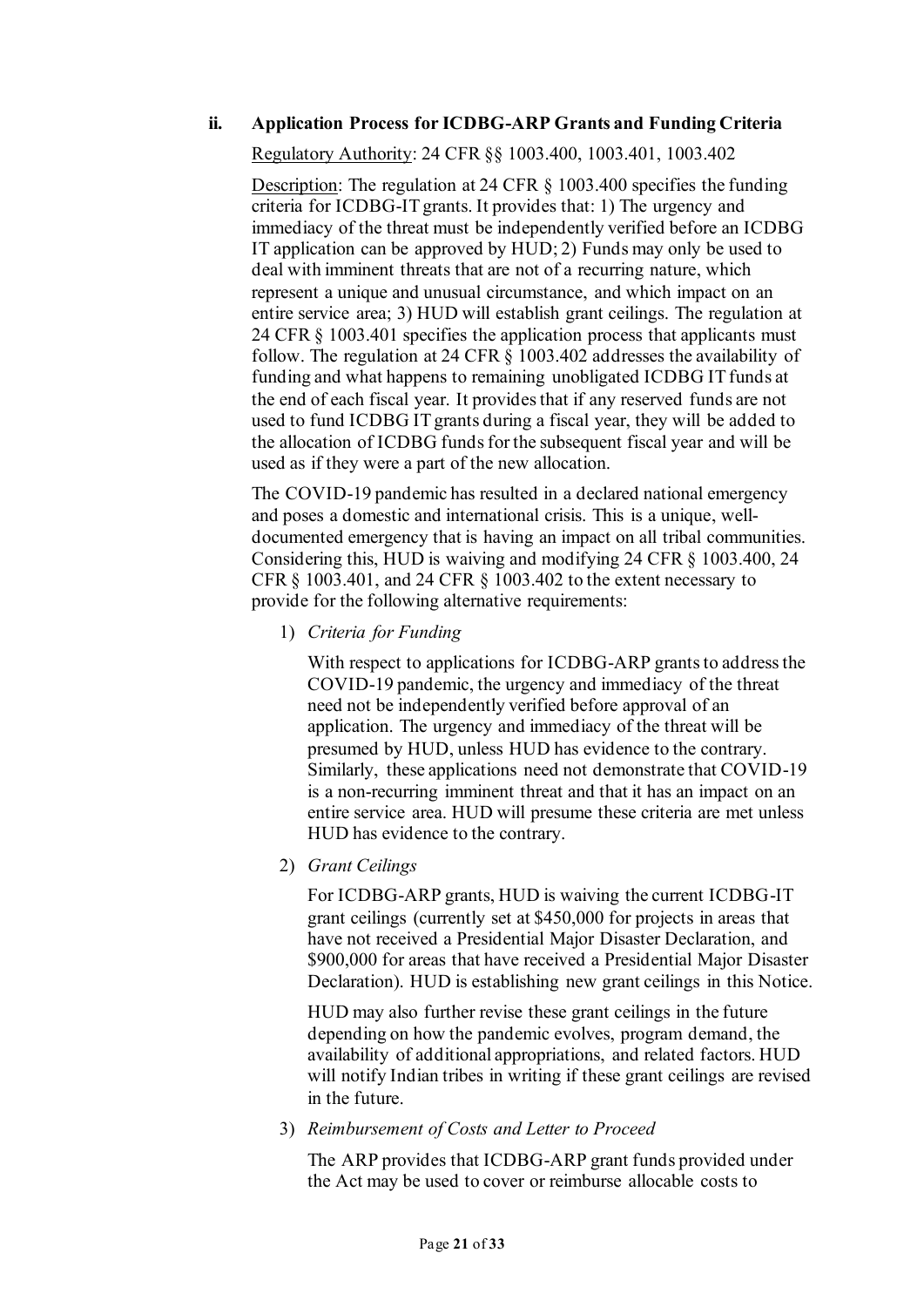prevent, prepare for, or respond to COVID-19 incurred by an ICDBG-ARP applicant. Such costs must have been incurred after January 21, 2020. Accordingly, any such previous costs incurred by an ICDBG-ARP applicant or grantee after January 21, 2020, may be reimbursed with ICDBG-ARP grant funding.

Considering this, HUD is waiving 24 CFR § 1003.400(b) to the extent necessary to allow ICDBG-ARP applicants and grantees to receive ICDBG-ARP grants without having to demonstrate to the satisfaction of HUD that other tribal funding sources cannot be made available to alleviate the threat. Additionally, HUD will not consider recently awarded IHBG funding provided under the ARP, the CARES Act, and regular IHBG funding that has already been budgeted in the relevant IHP or contracted, when assessing available Federal resources. HUD is also waiving the Letter to Proceed provision in 24 CFR § 1003.401(a) so that ICDBG-ARP applicants and grantees do not need to have received a Letter to Proceed from the AONAP as a condition of reimbursing themselves for eligible costs already incurred that can be reimbursed pursuant to the ARP.

Please note that, pursuant to 24 CFR § 1003.605(b) and 24 CFR § 58.34(a)(10), grants to provide assistance for temporary or permanent improvements that do not alter environmental conditions and are limited to protection, repair, or restoration activities necessary only to control or arrest the effects from disasters or imminent threats to public safety, including those resulting from physical deterioration, do not have to submit a Request for Release of Funds and certification. However, the responsible entity must document in writing its determination that each activity or project is exempt from environmental review. In the case of imminent threat activities that do not meet the conditions in 24 CFR  $\S$  58.34(a)(10) for exemption from environmental review, ICDBG-ARP applicants or recipients may not commit ICDBG-ARP funds to reimburse expenses for such activities until HUD approves a Request for Release of Funds.

ICDBG-ARP grantees remain responsible for ensuring that they are coordinating locally, and with other Federal agencies, to ensure that funds are used appropriately to address gaps in funding, and to avoid any duplication of benefits.

4) *Availability of Funds*

HUD is waiving 24 CFR § 1003.402 which provides that if any reserved funds are not used to fund IT grants during a fiscal year, they will be added to the allocation of ICDBG funds for the subsequent fiscal year and will be used as if they were a part of the new allocation. HUD is waiving this regulation to expedite and facilitate the use of ICDBG-ARP grant funds to address COVID-19. If ICDBG-ARP grant funds are not awarded in a fiscal year, they will remain available in the ICDBG-ARP program, and will be awarded in accordance with the ARP. HUD reserves the right to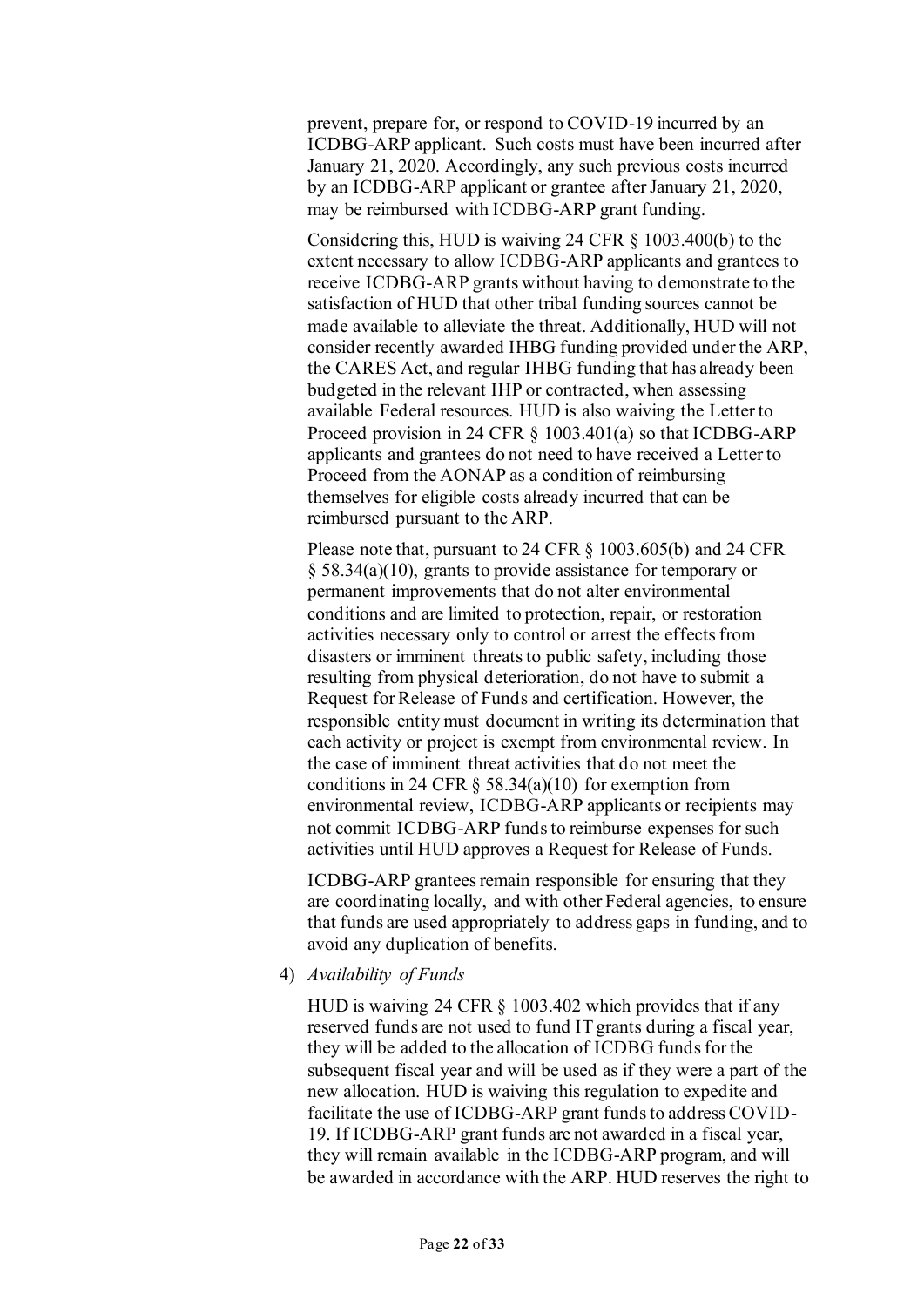adjust how funding is awarded to ensure the needs of Tribes are met, including possibly setting aside a portion of funding to assist address the needs of Tribes with the greatest needs.

#### **iii. Rental Assistance, Utility Assistance, Food, Clothing, and Other Emergency Assistance**

Statutory Authority: Section 105 of the HCDA

Regulatory Authority: 24 CFR § 1003.207(b)(4)

Description: Section 105(a)(8) authorizes the use of ICDBG funds for a variety of public services. Under the implementing regulation at 24 CFR § 1003.207(b)(4), the general rule is that ICDBG funds may not be used for income payments. For purposes of the ICDBG program, income payments mean a series of subsistence-type grant payments made to an individual or family for items such as food, clothing, housing (rent or mortgage) or utilities, but excludes emergency payments made over a period of up to three months to the provider of such items or services on behalf of an individual or family.

COVID-19 is having a substantial negative impact on Native American families' ability to work, earn an income, pay their rent or mortgage, access or pay for food and clothing, and access many other essential services. Many Indian tribes and TDHEs have reported to HUD that they shut down and community members are sheltering in place. Additionally, HUD expects that Tribes will need to respond to long-term impacts of COVID-19. To help tribal communities address these challenges, HUD is waiving Section  $105(a)(8)$  and 24 CFR § 1003.207(b)(4) to the extent necessary to establish the following alternative requirement:

ICDBG-ARP grant funds may be used to provide emergency payments for low- and moderate-income individuals or families impacted by COVID-19 for items such as food, medicine, clothing, and other necessities, as well as rental assistance and utility payment assistance, without regard for the 3 month limitation in 24 CFR § 1003.207(b)(4), but for a period not to exceed 6 months unless further expanded by HUD at a later date. At this time, emergency mortgage assistance will remain limited to no more than 3 months under 24 CFR § 1003.207(b)(4). Indian tribes are reminded that additional rental assistance and assistance for homeowners is available under the Department of Treasury's Emergency Rental Assistance program and the Homeowner Assistance Fund.

These emergency payments must be used to either cover costs incurred directly by the ICDBG-ARP grantee in cases where the ICDBG-ARP grantee is providing this assistance or made directly to a third-party provider of such items or services on behalf of an individual or family and may not be paid directly to an individual or family in the form of income payments, debit cards, or similar direct income payments. ICDBG-ARP grantees may establish lines of credit with third party providers (e.g., grocery stores) on behalf of specific beneficiary families, provided all expenses can be properly documented and all ICDBG-ARP funds used for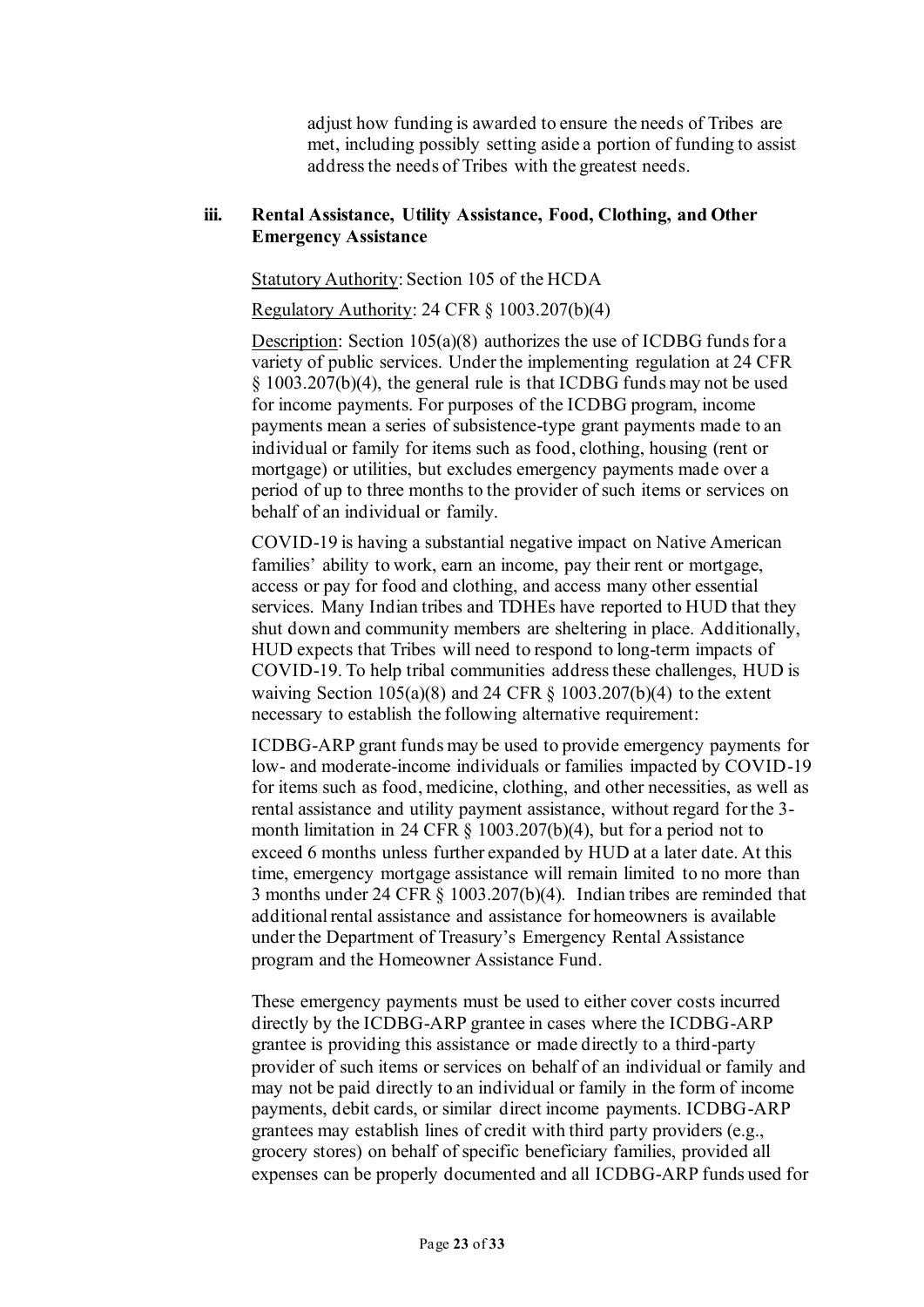this purpose are expended on eligible activities. In all cases, ICDBG-ARP grantees must ensure that proper documentation is maintained to ensure that all costs incurred are eligible. ICDBG-ARP grantees using this alternative requirement must document, in their policies and procedures, how they will determine the amount of assistance to be provided is necessary and reasonable.

#### **iv. Purchase of Equipment**

Regulatory Authority: 24 CFR §§ 1003.207(b)(1), 1003.201(c)(1)(ii)

Description: The purchase of equipment with ICDBG funds is generally ineligible under 24 CFR § 1003.207(b)(1), with some exceptions.

Given the immediate need for medical and personal protective equipment, and other related equipment needed to help prevent, prepare for, or respond to the COVID-19 pandemic in tribal communities, HUD is waiving 24 CFR § 1003.207(b)(1) and authorizing the use of ICDBG-ARP funds for the purchase of equipment necessary to prevent, prepare for, or respond to COVID-19. Equipment must be used for authorized program purposes, and any proceeds from the disposition of equipment will be considered ICDBG-ARP program income. HUD may issue further guidance in the future on the disposition of program income after grant closeout.

ICDBG-ARP grantees must ensure that ICDBG-ARP funds are used to supplement other Federal sources of funding for this purpose, including funding provided by the Indian Health Service, and should not be used to supplant such funding.

## **v. Operating Expenses for Public Facilities**

Regulatory Authority: 24 CFR § 1003.207(b)(2)

Description: 24 CFR § 1003.207(b)(2) provides that expenses associated with repairing, operating or maintaining public facilities, improvements and services are generally ineligible, with some exceptions.

Indian tribes may find the need to use ICDBG-ARP funds to fund a variety of public facilities, including constructing facilities for testing, diagnosis, or treatment, rehabilitating existing facilities to establish infectious disease treatment clinics, acquiring and converting hotels, motels, or similar facilities to expand capacity of hospitals to accommodate isolation of patients during recovery, and more. These facilities will likely need to be operated and maintained for the duration of the COVID-19 pandemic.

Accordingly, HUD is waiving 24 CFR § 1003.207(b)(2) to the extent necessary to allow the use of ICDBG-ARP funds to pay for such operating and maintenance expenses of any public facility, to the extent it is used for COVID-19-related purposes.

ICDBG-ARP grantees must also ensure that ICDBG-ARP funds are used to supplement other Federal sources of funding for this purpose, including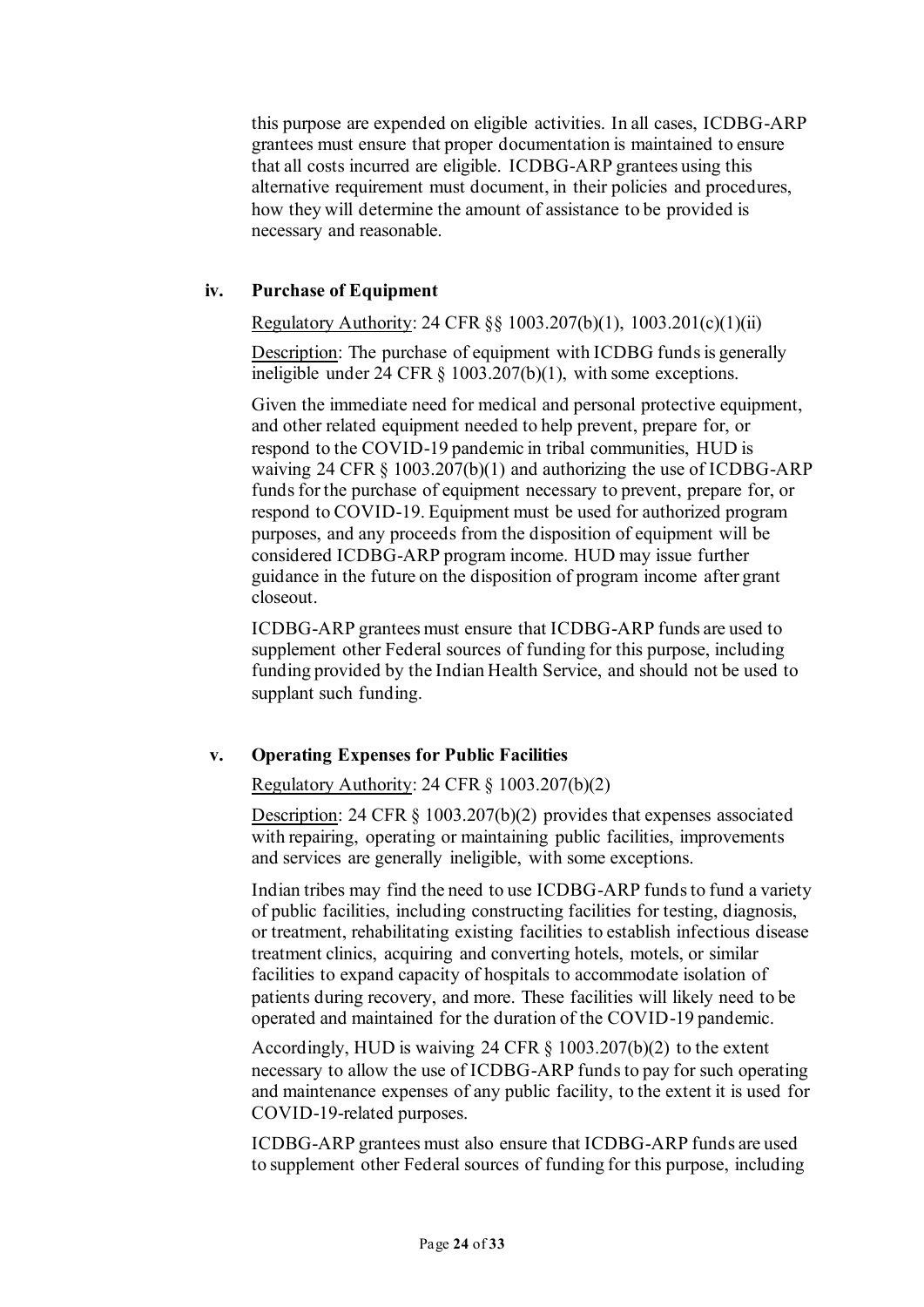funding provided by the Indian Health Service, and should not be used to supplant such funding.

# **vi. New Housing Construction by Tribes**

### Statutory Authority: Section 105 of the HCDA

Regulatory Authority: 24 CFR § 1003.207(b)(3)

Description: 24 CFR § 1003.207(b)(3) generally prohibits the use of ICDBG funds for new housing construction, with some exceptions. ICDBG may be used for new housing construction if provided as last resort housing under 24 CFR part 42, or when carried out by a Community-Based Development Organization (CBDO).

As HUD found in its 2017 Native American Housing Needs Study, severe overcrowding and substandard housing is a major challenge in Indian Country. These conditions increase risks of infection amongst low- and moderate-income Native American families. Indian tribes may find the need to construct temporary or permanent new housing to help prevent, prepare for, or respond to COVID-19, and may find it necessary to do so without having to carry out such activities through a CBDO.

Accordingly, HUD is waiving and modifying Section 105 of the HCD Act and 24 CFR § 1003.207(b)(3) to the extent necessary to provide for the following alternative requirement: Indian tribes and Tribal organizations may use ICDBG-ARP funds to carry out new housing construction when such construction is carried out to reduce overcrowding, or to otherwise prevent, prepare for, or respond to COVID-19.

When assessing applications for ICDBG-ARP grants that propose to carry out new housing construction, HUD will only fund applications that propose to carry out new housing construction that is clearly designed to prevent, prepare for, or respond to COVID-19, and that the applicant plans to carry out expeditiously. As a reminder, such new housing construction must meet applicable federal accessibility requirements, including requirements under Section 504 of the Rehabilitation Act of 1973 and 24 CFR part 8. HUD will issue additional ICDBG-ARP implementation guidance in the near future.

- **11. Reimbursement of Costs:** ICDBG-ARP grants may also be used to cover or reimburse any allowable costs paid with non-Federal funds by the applicant to prevent, prepare for, or respond to COVID-19. If an ICDBG-ARP applicant plans to reimburse such costs, the applicant must provide the date on which it began preparing for COVID-19 and must provide and maintain documentation supporting all of its reimbursable costs. HUD will not accept dates that pre-date January 22, 2020. HUD reserves the right to request additional documentation from an applicant to support the reimbursement of allowable costs incurred.
- **12. Reporting Requirements:** The following reporting requirements apply to the ICDBG-ARP grants. HUD may issue further guidance on reporting requirements in the near future**:**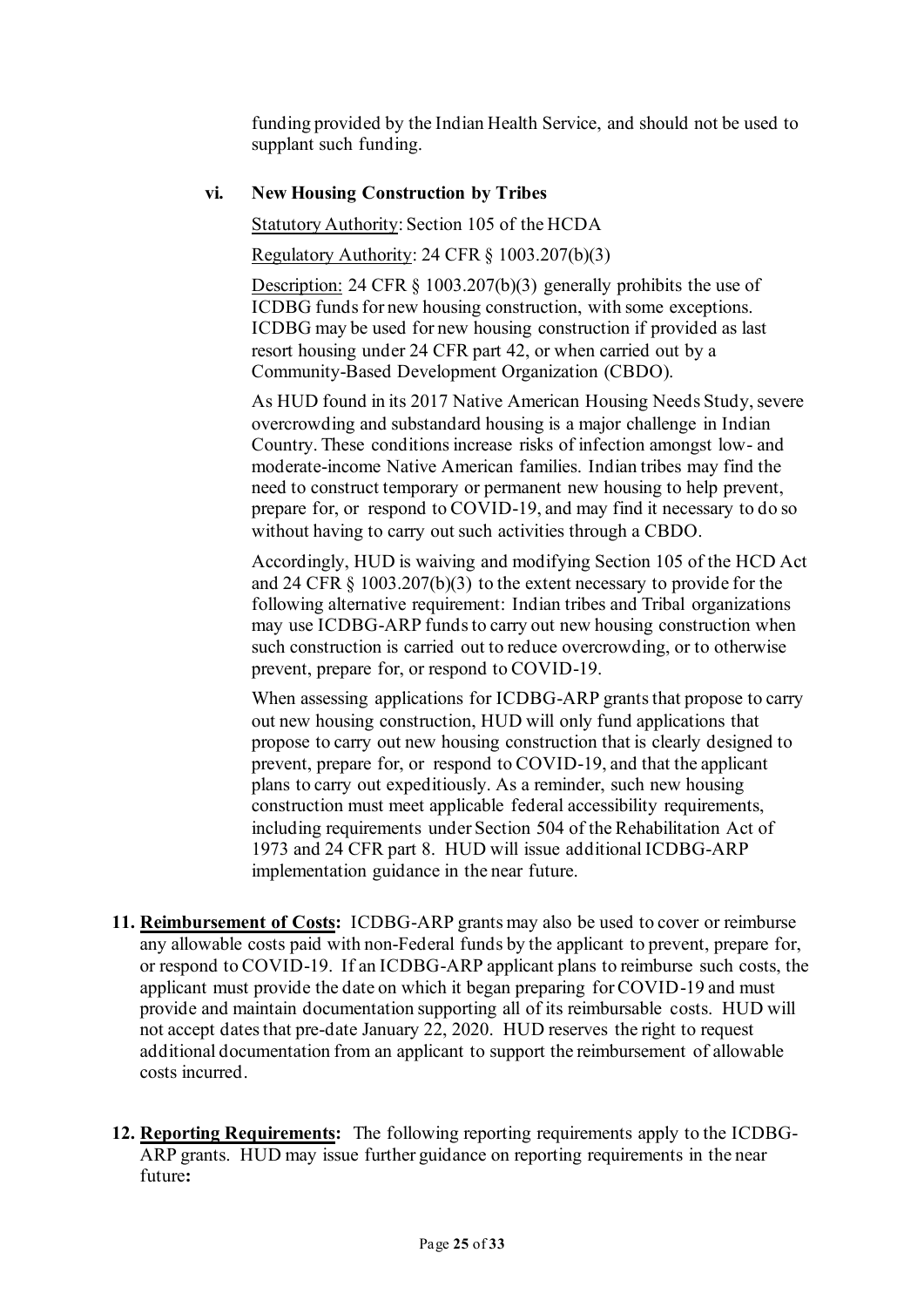- **a. Quarterly Federal Financial Reports (SF-425):** These reports account for the receipt and disbursement of ICDBG-ARP funding.
- **b. Annual Status and Evaluation Report (ASER)**: An ICDBG-ARP grantee will be required to submit this report annually to report on its progress in implementing the grant. A final ASER will also be required after the ICDBG-ARP grant is fully expended.
- **c. Federal Funding Accountability and Transparency Act of 2006** The Federal Funding Accountability and Transparency Act of 2006 (FFATA) includes a requirement for awardees of applicable Federal grants to report information about first tier subawards and executive compensation under Federal assistance awards issued in FY 2011 or later. All awardees of applicable grants and cooperative agreements are required to report to the Federal Subaward Reporting System (FSRS) available at [www.FSRS.gov](http://www.fsrs.gov/) on all subawards over \$30,000. Please see the OMB guidance published at [2 CFR part 170.](https://www.ecfr.gov/cgi-bin/text-idx?tpl=/ecfrbrowse/Title02/2cfr170_main_02.tpl)
- **d. Additional Reporting:** Section 15011 of the CARES Act requires that recipients of \$150,000 or more of CARES Act funding submit, not later than 10 days after the end of each calendar quarter, a report containing information regarding the amount of funds received; the amount of funds obligated or expended for each project or activity; a detailed list of all such projects or activities, including a description of the project or activity; and detailed information on any subcontracts or subgrants awarded by the recipient.

HUD is considering whether ICDBG-ARP recipients will be required to comply with similar reporting requirements or other reporting requirements under the ARP. In the near future, HUD will provide additional guidance with respect to reporting requirements under the ICDBG-ARP program. HUD will work in coordination with the Office of Management and Budget to ensure that any reporting requirements can be fulfilled by recipients of ARP funding in a manner that utilizes to the greatest extent possible existing reporting streams, providing the necessary transparency and accountability with minimal additional burden. If additional reporting is necessary, further guidance will be released by HUD.

## **13. General Resources:**

Office of Native American Programs COVID-19 Recovery Programs website: [https://www.hud.gov/program\\_offices/public\\_indian\\_housing/ih/Covid\\_Recovery](https://www.hud.gov/program_offices/public_indian_housing/ih/Covid_Recovery)

Office of Native American Programs website, including updated COVID-19-related Frequently Asked Questions:<https://www.hud.gov/codetalk>

HUD COVID Resources and Fact Sheets:<https://www.hud.gov/coronavirus>

**14. Paperwork Reduction Act:** The information collection requirements contained in this Notice are approved by the Office of Management and Budget (OMB) under the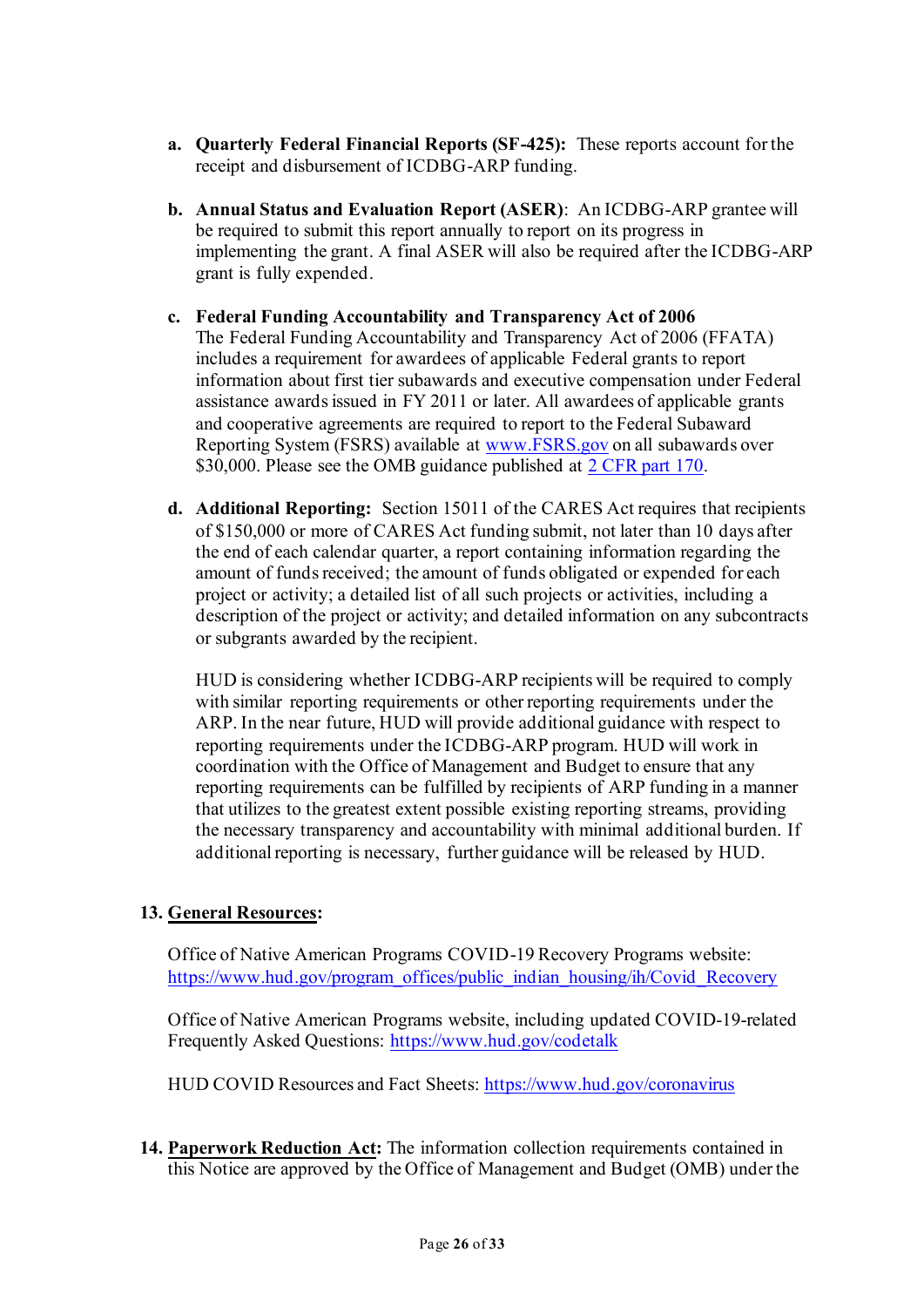Paperwork Reduction Act (PRA) of 1995 (44 U.S.C. 3501 et seq.). In accordance with the PRA, HUD may not conduct or sponsor, and a person is not required to respond to, a collection of information unless the collection displays a currently valid OMB control number. The active information collections contained in this Notice are approved under the PRA OMB Control Number 2577-0191.

If you have questions about the ICDBG-ARP grant funding process, please contact your Area Office of Native American Programs.

 $/\mathrm{s}/$ 

Dominique Blom General Deputy Assistant Secretary for Public and Indian Housing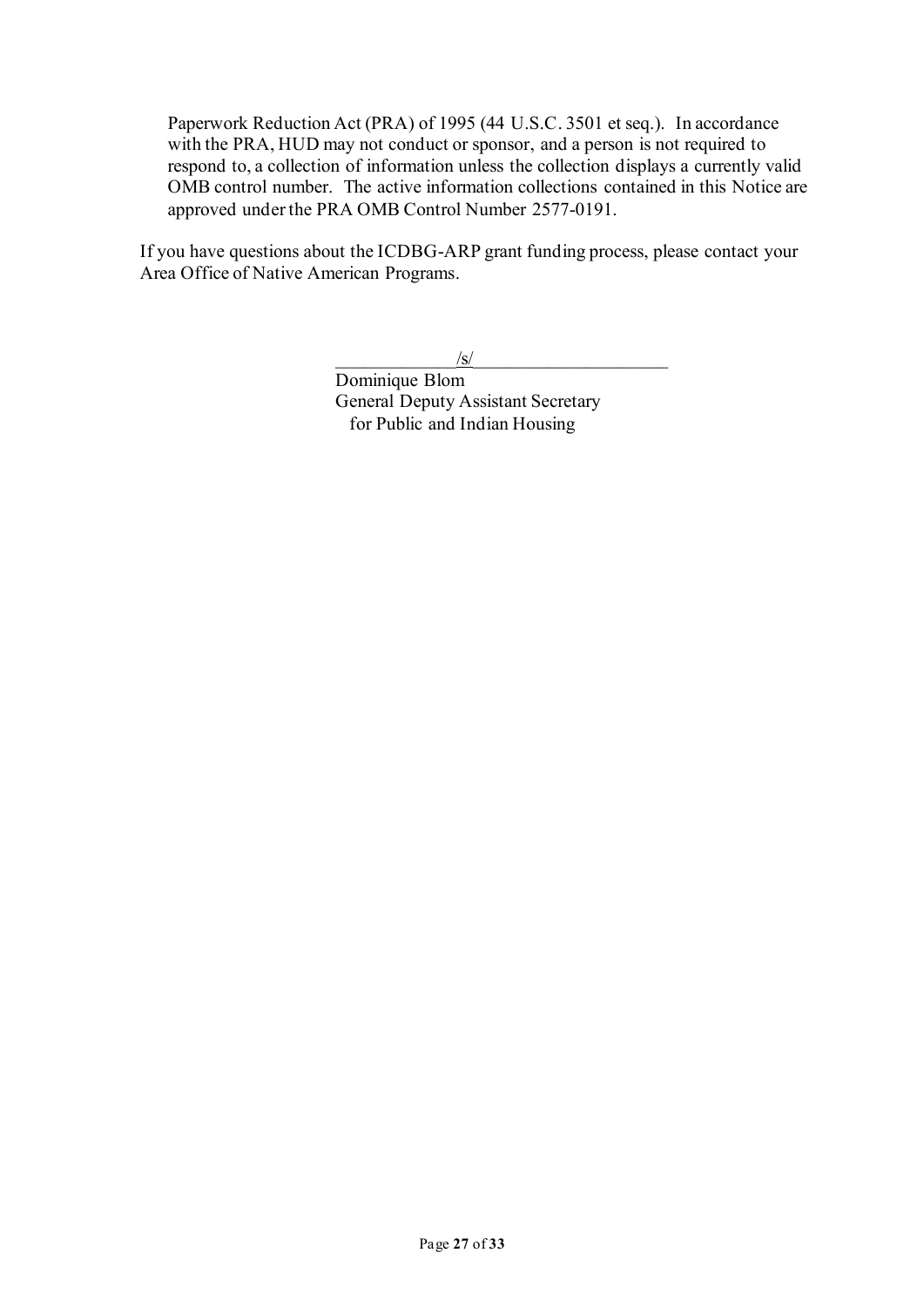| PIH 2021-22 Attachment A: ICDBG-ARP Statutory and Regulatory Waivers and Alternative Requirements Summary |  |
|-----------------------------------------------------------------------------------------------------------|--|
|-----------------------------------------------------------------------------------------------------------|--|

| <b>ICDBG-ARP Statutory and Regulatory Waivers and Alternative Requirements</b> |                                                                                                                                                                                                |                                                                                                                                                                                                                                                                                                                                                                                                                       |  |
|--------------------------------------------------------------------------------|------------------------------------------------------------------------------------------------------------------------------------------------------------------------------------------------|-----------------------------------------------------------------------------------------------------------------------------------------------------------------------------------------------------------------------------------------------------------------------------------------------------------------------------------------------------------------------------------------------------------------------|--|
| <b>Summary</b>                                                                 |                                                                                                                                                                                                |                                                                                                                                                                                                                                                                                                                                                                                                                       |  |
| Item                                                                           | Statutory and<br><b>Regulatory Waivers</b>                                                                                                                                                     | Waiver/Alternative Requirement Summary                                                                                                                                                                                                                                                                                                                                                                                |  |
| 10.b.i. Citizen<br>Participation                                               | <b>Statutory Authority:</b><br>Section 104 of the<br>Housing and<br>Community<br>Development Act of<br>1974 (HCDA)<br>Regulatory Authority:<br><b>24 CFR</b><br>§§ 1003.305(c)(3),<br>1003.604 | Indian tribes are not required to hold one or<br>more meetings or hearings to obtain the views of<br>residents before applying for ICDBG-ARP grant<br>funding.                                                                                                                                                                                                                                                        |  |
| 10.b.ii.<br>Application<br>Process for<br><b>ICDBG-ARP</b><br>Grants and       | <b>Regulatory Authority:</b><br>24 CFR §§ 1003.400,<br>1003.401, 1003.402                                                                                                                      | 1) Criteria for Funding: With respect to<br>applications for ICDBG-ARP grants to address<br>the COVID-19 crisis, the urgency and<br>immediacy of the threat will be presumed.                                                                                                                                                                                                                                         |  |
| Funding<br>Criteria                                                            |                                                                                                                                                                                                | 2) Grant Ceilings: Current ICDBG Imminent<br>Threat grant ceilings are waived for ICDBG-<br>ARP and new grant ceilings are set in this<br>Notice.                                                                                                                                                                                                                                                                     |  |
|                                                                                |                                                                                                                                                                                                | 3) Reimbursement of Costs and Letter to<br>Proceed: ICDBG-ARP applicants and grantees<br>do not have to demonstrate other tribal funding<br>sources cannot be made available to alleviate the<br>threat and may use the funding to cover or<br>reimburse costs to prevent, prepare for, or<br>respond to COVID-19 without a Letter to<br>Proceed from the Area ONAP.                                                  |  |
|                                                                                |                                                                                                                                                                                                | 4) Availability of Funds: If ICDBG-ARP grant<br>funds are not awarded in a fiscal year, the funds<br>will remain available to be awarded for ICDBG-<br>ARP grants in accordance with the ARP. HUD<br>reserves the right to adjust how funding is<br>awarded to ensure needs of Tribes are met,<br>including possibly setting aside a portion of<br>funding to address the needs of Tribes with the<br>greatest needs. |  |
| $10.b.iii.$ Rental<br>Assistance,<br>Utility<br>Assistance,<br>Food, Clothing, | <b>Statutory Authority:</b><br>Section 105 of the<br><b>HCDA</b>                                                                                                                               | ICDBG-ARP grant funds may be used to<br>provide emergency payments for low and<br>moderate income individuals or families<br>impacted by COVID-19 for items such as food,                                                                                                                                                                                                                                             |  |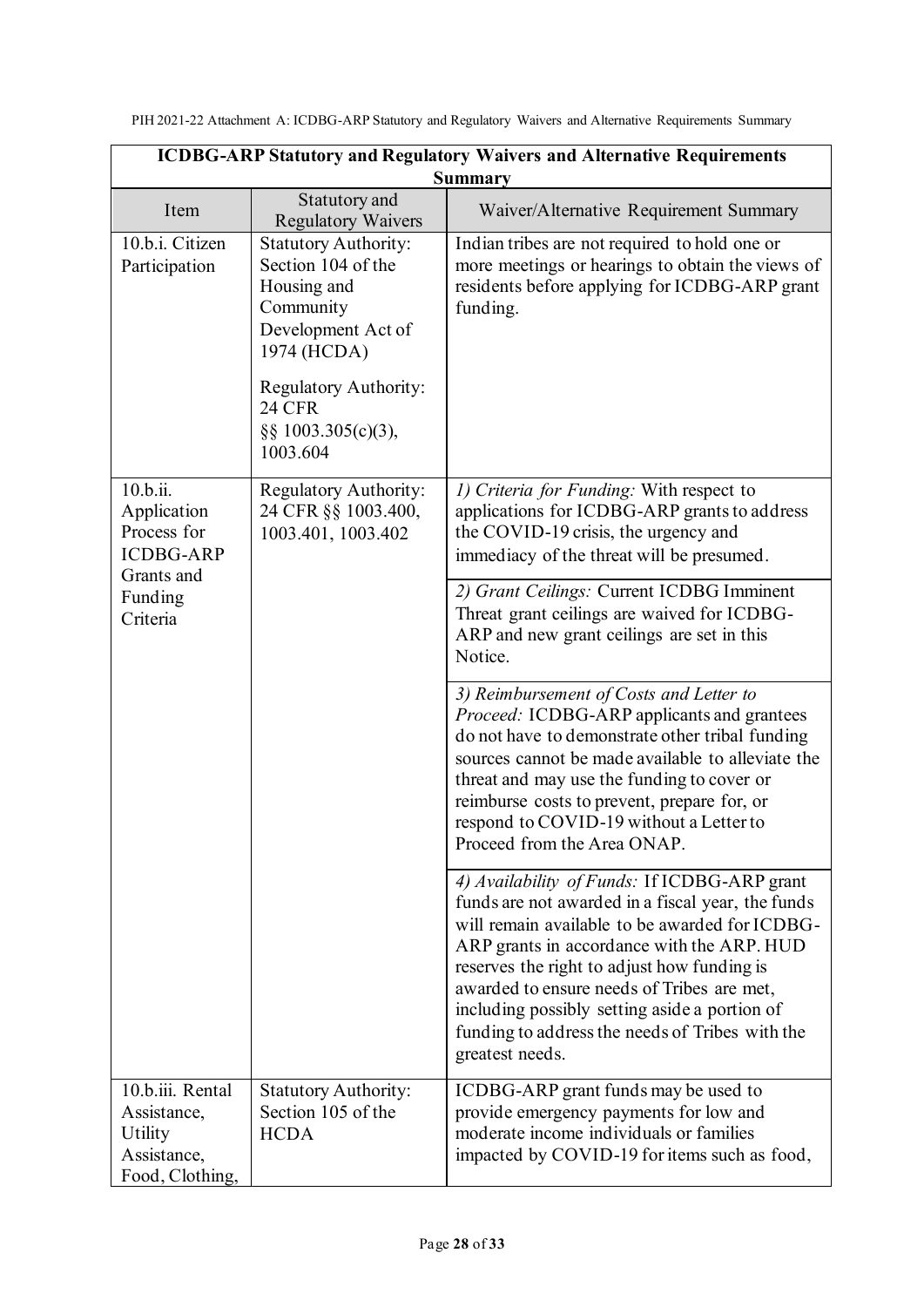| and Other<br>Emergency<br>Assistance                             | <b>Regulatory Authority:</b><br><b>24 CFR</b><br>§ 1003.207(b)(4)                                                                     | medicine, clothing, and other necessities, as well<br>as utility payment assistance.                                                                                |
|------------------------------------------------------------------|---------------------------------------------------------------------------------------------------------------------------------------|---------------------------------------------------------------------------------------------------------------------------------------------------------------------|
| 10.b.iv.<br>Purchase of<br>Equipment                             | <b>Regulatory Authority:</b><br><b>24 CFR</b><br>$\S$ § 1003.207(b)(1),<br>1003.201(c)(1)(ii)                                         | Grantees may use of ICDBG-ARP funds for the<br>purchase of medical and personal protective<br>equipment to prevent, prepare for, or respond to<br>the COVID-19.     |
| 10.b.v.<br>Operating<br>Expenses for<br><b>Public Facilities</b> | <b>Regulatory Authority:</b><br><b>24 CFR</b><br>§ 1003.207(b)(2)                                                                     | Grantees may use ICDBG-ARP funds to pay<br>operating and maintenance expenses of any<br>public facility, to the extent it is used for<br>COVID-19-related purposes. |
| $10.b.vi.$ New<br>Housing<br>Construction by<br>Tribes           | <b>Statutory Authority:</b><br>Section 105 of the<br><b>HCDA</b><br><b>Regulatory Authority:</b><br><b>24 CFR</b><br>§ 1003.207(b)(3) | ICDBG-ARP grantees may use ICDBG-ARP<br>funds to carry out new housing construction<br>under certain conditions without having to use a<br>CBDO.                    |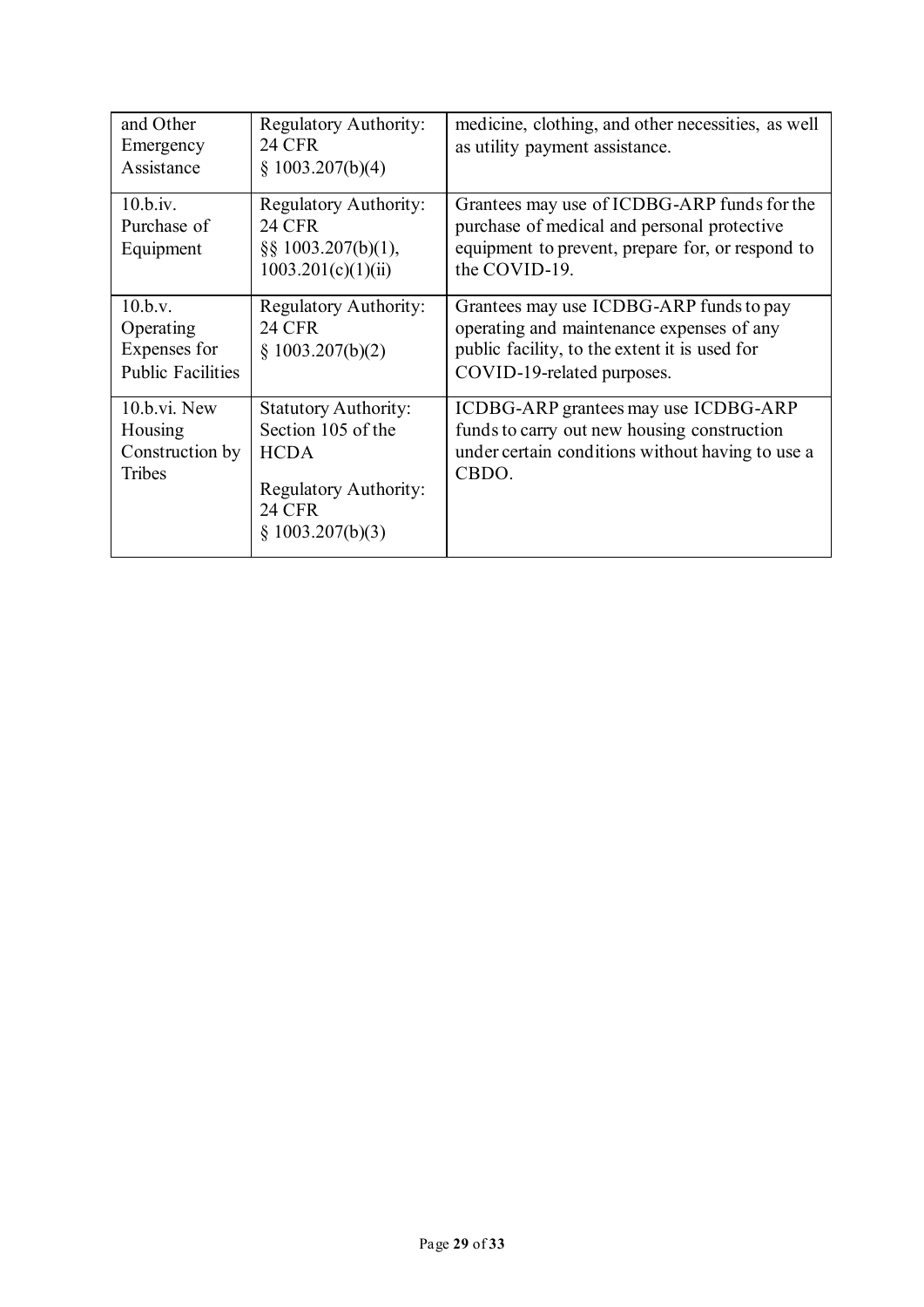# **ICDBG-ARP Phase One Applicant Priority List**

The Tribes/TDHEs on this list were ICDBG-CARES applicants that were not awarded grants due to limited appropriations. Therefore, they qualify as ICDBG-ARP Phase One Priority List Applicants.

| <b>AONAP</b>  | Applicant                                             | <b>City</b>      | <b>State</b> |
|---------------|-------------------------------------------------------|------------------|--------------|
| <b>AKONAP</b> | Alaska Native Tribal Health Consortium - Kokhanok     | Anchorage        | AK           |
| <b>AKONAP</b> | Alaska Native Tribal Health Consortium - Koliganek    | Anchorage        | AK           |
| <b>AKONAP</b> | Alaska Native Tribal Health Consortium - Kwethluk     | Anchorage        | AK           |
| <b>AKONAP</b> | Alaska Native Tribal Health Consortium - Lime Village | Anchorage        | AK           |
| <b>AKONAP</b> | Alaska Native Tribal Health Consortium - Ouzinkie     | Anchorage        | AK           |
| <b>AKONAP</b> | Alaska Native Tribal Health Consortium - Shishmaref   | Anchorage        | AK           |
| <b>AKONAP</b> | Alaska Native Tribal Health Consortium-Pilot Station  | Anchorage        | AK           |
| <b>AKONAP</b> | Alaska Native Tribal Health Consortium-Sand Point     | Anchorage        | AK           |
| <b>AKONAP</b> | Aleut Community of St. Paul Island Tribal Government  | St. Paul Island  | AK           |
| <b>AKONAP</b> | Aleut Pribilof Islands Association - St. George       | Anchorage        | AK           |
| <b>AKONAP</b> | Aleutian Pribilof Islands Association-Atka            | Anchorage        | AK           |
| <b>AKONAP</b> | Algaaciq Native Village                               | St. Mary's       | AK           |
| <b>AKONAP</b> | Allakaket Village                                     | Allakaket        | AK           |
| <b>AKONAP</b> | Asa'carsarmiut Tribe                                  | Mountain Village | AK           |
| <b>AKONAP</b> | Douglas Indian Association                            | Juneau           | AK           |
| <b>AKONAP</b> | Emmonak Village                                       | Emmonak          | AK           |
| <b>AKONAP</b> | Huslia Village                                        | Huslia           | AK           |
| <b>AKONAP</b> | Igiugig Village                                       | Igiugig          | AK           |
| <b>AKONAP</b> | Kenaitze Indian Tribe (IRA)                           | Kenai            | AK           |
| <b>AKONAP</b> | Ketchikan Indian Community                            | Ketchikan        | AK           |
| <b>AKONAP</b> | Koyukuk Native Village                                | Koykukuk         | AK           |
| <b>AKONAP</b> | Levelock Village Council                              | Levelock         | AK           |
| <b>AKONAP</b> | Manokotak Village Council                             | Manokotak        | AK           |
| <b>AKONAP</b> | Mentasta Traditional Council                          | Mentasta Lake    | AK           |
| <b>AKONAP</b> | Metlakatla Indian Community                           | Metlakatla       | AK           |
| <b>AKONAP</b> | Native Village of Belkofski                           | King Cove        | AK           |
| <b>AKONAP</b> | Native Village of Buckland                            | Buckland         | AK           |
| <b>AKONAP</b> | Native Village of Chuathbaluk                         | Chuathbaluk      | AK           |
| <b>AKONAP</b> | Native Village of Eklutna                             | Chugiak          | АK           |
| <b>AKONAP</b> | Native Village of Kaktovik                            | Kaktovik         | АK           |
| <b>AKONAP</b> | Native Village of Kluti-Kaah                          | Copper Center    | AK           |
| <b>AKONAP</b> | Native Village of Kongiganak                          | Kongiganak       | АK           |
| <b>AKONAP</b> | Native Village of Kwinhagak                           | Quinhagak        | АK           |
| <b>AKONAP</b> | Native Village of Mary's Igloo                        | Teller           | AK           |
| <b>AKONAP</b> | Native Village of Nanwalek                            | Nanwalek         | АK           |
| <b>AKONAP</b> | Native Village of Nuiqsut                             | Nuiqsut          | АK           |
| <b>AKONAP</b> | Native Village of Nulato                              | Nulato           | AK           |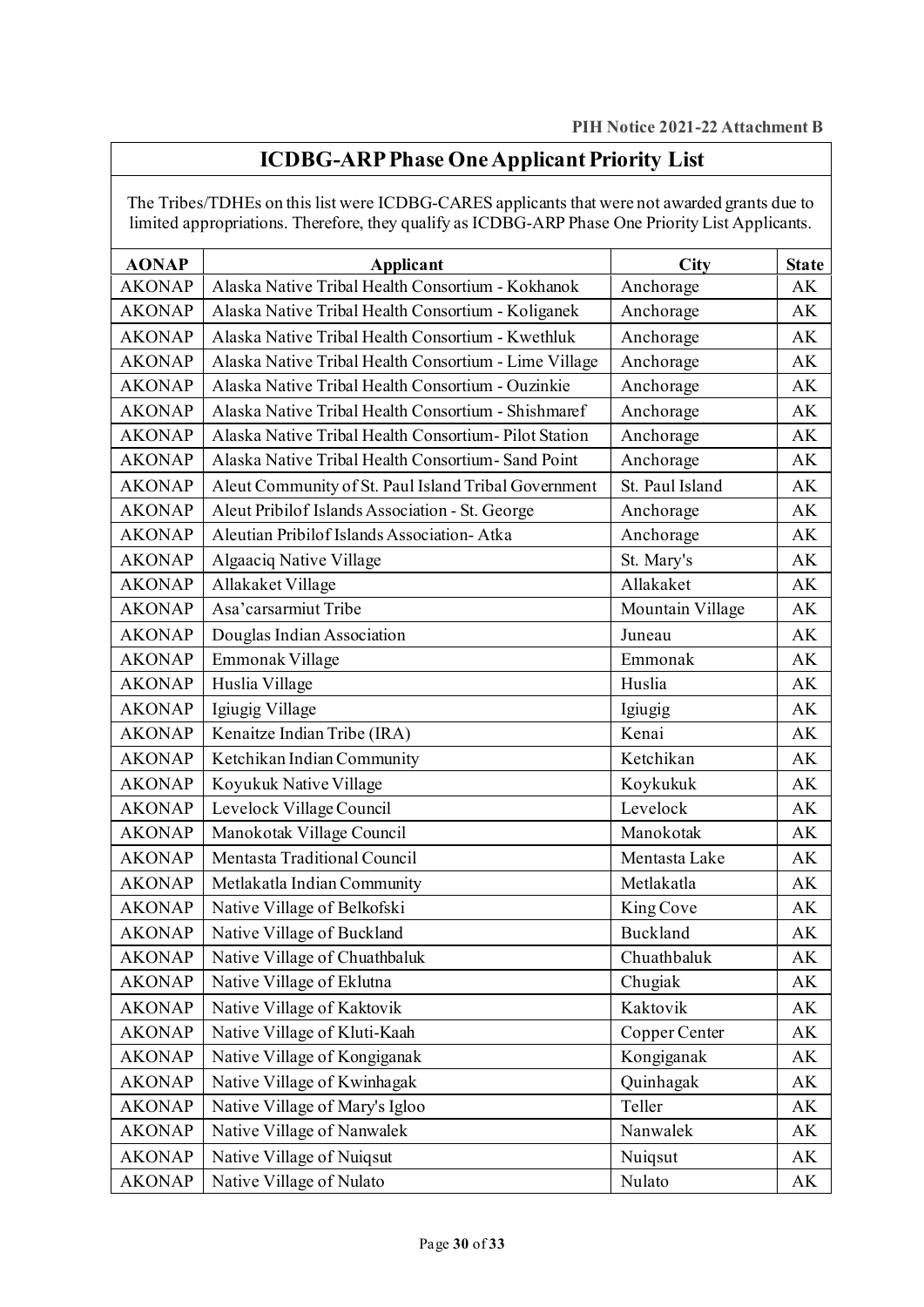| ICDBG-ARP Phase One Priority List |                                                   |                    |           |
|-----------------------------------|---------------------------------------------------|--------------------|-----------|
| <b>AKONAP</b>                     | Native Village of Nunapitchuk                     | Nunapitchuk        | AK        |
| <b>AKONAP</b>                     | Native Village of Perryville                      | Perryville         | AK        |
| <b>AKONAP</b>                     | Native Village of Point Hope                      | Point Hope         | AK        |
| <b>AKONAP</b>                     | Native Village of Point Lay                       | Point Lay          | AK        |
| <b>AKONAP</b>                     | Native Village of Ruby                            | Ruby               | AK        |
| <b>AKONAP</b>                     | Native Village of Selawik                         | Selawik            | AK        |
| <b>AKONAP</b>                     | Native Village of Tanana                          | Tanana             | AK        |
| <b>AKONAP</b>                     | Native Village of Tatitlek                        | Tatitlek           | AK        |
| <b>AKONAP</b>                     | Native Village of Tununak                         | Tununak            | AK        |
| <b>AKONAP</b>                     | Native Village of Unalakleet                      | Unalakleet         | AK        |
| <b>AKONAP</b>                     | Native Village of Wales                           | Wales              | AK        |
| <b>AKONAP</b>                     | New Stuyahok Village                              | New Stuyahok       | AK        |
| <b>AKONAP</b>                     | Newtok Village Council                            | Newtok             | AK        |
| <b>AKONAP</b>                     | Northway Village                                  | Northway           | AK        |
| <b>AKONAP</b>                     | Nunakauyarmiut Tribe                              | <b>Toksook Bay</b> | AK        |
| <b>AKONAP</b>                     | Organized Village of Kasaan                       | Kasaan             | AK        |
| <b>AKONAP</b>                     | South Naknek Village Council                      | Wasilla            | AK        |
| <b>AKONAP</b>                     | Southcentral Foundation                           | Anchorage          | AK        |
| <b>AKONAP</b>                     | Village of Aniak                                  | Aniak              | AK        |
| <b>AKONAP</b>                     | Village of Chefomak                               | Chefornak          | AK        |
| <b>AKONAP</b>                     | Village of Iliamna                                | Iliamna            | AK        |
| <b>AKONAP</b>                     | Village of Ohogamiut                              | Marshall           | AK        |
| <b>AKONAP</b>                     | Village of Solomon                                | Nome               | AK        |
| <b>AKONAP</b>                     | Village of Wainwright                             | Wainwright         | AK        |
| <b>EWONAP</b>                     | Aquinnah Wampanoag Tribal Housing Authority       | Chilmark           | <b>MA</b> |
| <b>EWONAP</b>                     | Bay Mills Indian Community                        | <b>Brimley</b>     | MI        |
| <b>EWONAP</b>                     | Choctaw Housing Authority (Mississippi)           | Choctaw            | MS        |
| <b>EWONAP</b>                     | Lac Vieux Desert Band of Lake Superior Chippewa   | Watersmeet         | MI        |
| <b>EWONAP</b>                     | Mashpee Wampanoag Tribe                           | Mashpee            | MA        |
| <b>EWONAP</b>                     | Poarch Band of Creek Indians                      | Atmore             | AL        |
| <b>EWONAP</b>                     | Red Cliff Band of Lake Superior Chippewa Indians  | Bayfield           | WI        |
| <b>EWONAP</b>                     | Resubmit Oneida Nation                            | Oneida             | WI        |
| <b>EWONAP</b>                     | Saint Regis Mohawk Tribe                          | Akwesasne          | <b>NY</b> |
| <b>EWONAP</b>                     | Seneca Nation Housing Authority                   | Irving             | NY        |
| <b>EWONAP</b>                     | White Earth Band of Chippewa Indians              | Ogeme              | MN        |
| <b>NPONAP</b>                     | Apsaalooke Nation Housing Authority               | Crow Agency        | MT        |
| <b>NPONAP</b>                     | <b>Blackfeet Housing Program</b>                  | Browning           | MT        |
| <b>NPONAP</b>                     | Chippewa Cree Tribe of the Rocky Boys Reservation | <b>Box Elder</b>   | MT        |
| <b>NPONAP</b>                     | Eastern Shoshone Housing Authority                | Fort Washakie      | WY        |
| <b>NPONAP</b>                     | Lower Brule Housing Authority                     | Lower Brule        | SD        |
| <b>NPONAP</b>                     | Northern Arapaho Tribal Housing                   | Ethete             | WY        |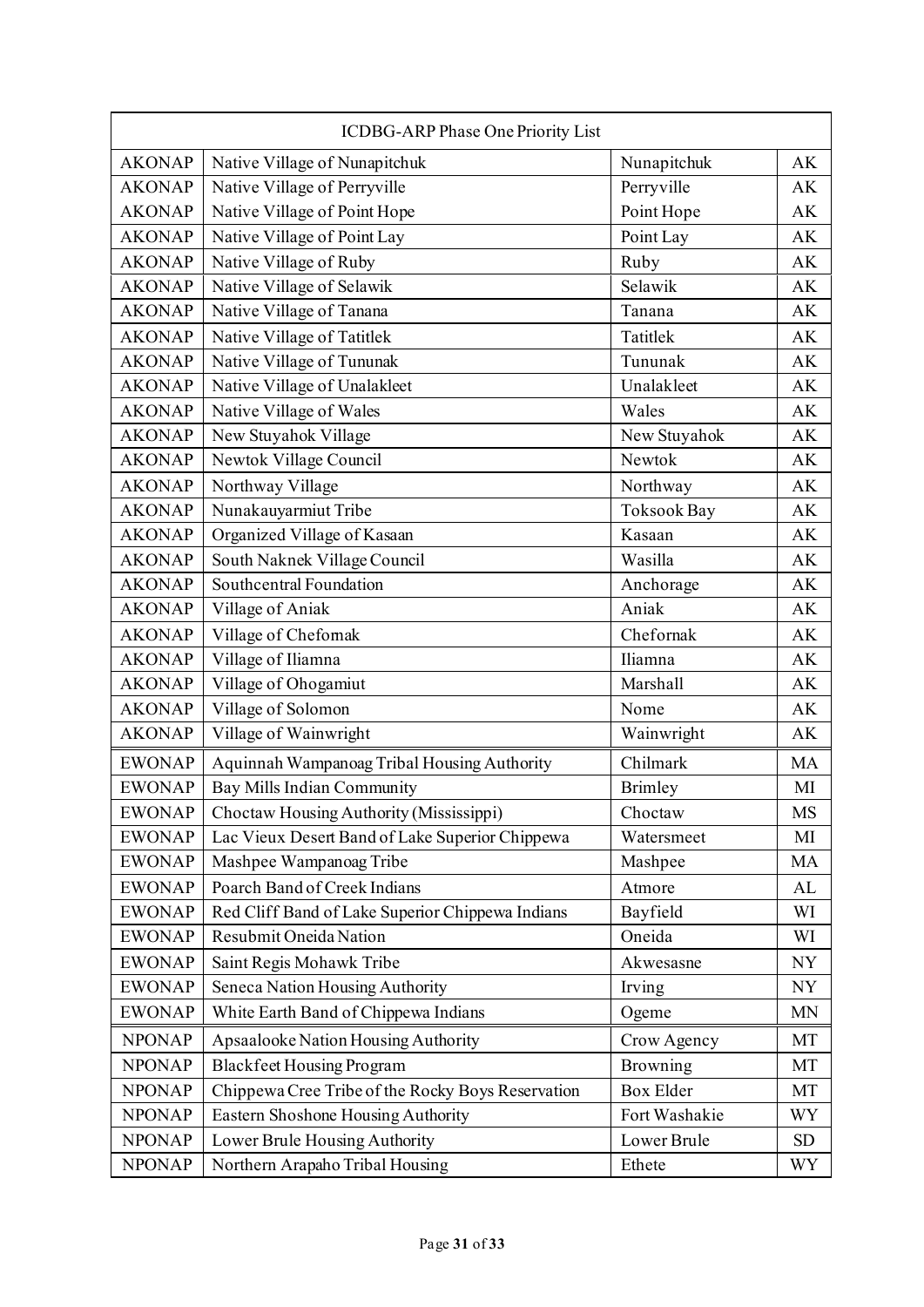| ICDBG-ARP Phase One Priority List |                                                        |                      |                          |
|-----------------------------------|--------------------------------------------------------|----------------------|--------------------------|
| <b>NPONAP</b>                     | Northern Ponca Housing Authority                       | Norfolk              | <b>NE</b>                |
| <b>NPONAP</b>                     | Northwestern Band of the Shoshone Nation               | Brigham City         | UT                       |
| <b>NPONAP</b>                     | Oglala Sioux Tribe                                     | Pine Ridge           | <b>SD</b>                |
| <b>NPONAP</b>                     | Omaha Tribe of Nebraska                                | Macy                 | <b>NE</b>                |
| <b>NPONAP</b>                     | Salish and Kootenai Housing Authority                  | Pablo                | MT                       |
| <b>NPONAP</b>                     | Santee Sioux Tribal Housing Authority                  | Niobrara             | <b>NE</b>                |
| <b>NPONAP</b>                     | Yankton Sioux Housing Authority                        | Wagner               | <b>SD</b>                |
| <b>NWONAP</b>                     | Confederated Tribes and Bands of the Yakama Nation     | Toppenish            | WA                       |
| <b>NWONAP</b>                     | Confederated Tribes of the Grand Ronde                 | <b>Grand Ronde</b>   | <b>OR</b>                |
| <b>NWONAP</b>                     | Confederated Tribes of the Umatilla Indian Reservation | Pendleton            | <b>OR</b>                |
| <b>NWONAP</b>                     | Jamestown S'Klallam Tribe                              | Sequim               | <b>WA</b>                |
| <b>NWONAP</b>                     | Kalispel Indian Community of the Kalispel Reservation  | Cusick               | <b>OR</b>                |
| <b>NWONAP</b>                     | Kootenai Tribe of Idaho                                | <b>Bonners Ferry</b> | ID                       |
| <b>NWONAP</b>                     | Nooksack Indian Housing Authority                      | Deming               | <b>WA</b>                |
| <b>NWONAP</b>                     | Port Gamble S'Klallam Housing Authority                | Kingston             | <b>WA</b>                |
| <b>NWONAP</b>                     | Quileute Tribe of the Quileute Reservation             | La Push              | <b>WA</b>                |
| <b>NWONAP</b>                     | Suquamish Tribe                                        | Suquamish            | WA                       |
| <b>SPONAP</b>                     | Alabama-Coushatta Tribe of Texas                       | Livingston           | <b>TX</b>                |
| <b>SPONAP</b>                     | Apache Tribe of Oklahoma                               | Anadarko             | OK                       |
| <b>SPONAP</b>                     | Cherokee Nation                                        | Tahlequah            | OK                       |
| <b>SPONAP</b>                     | Cheyenne and Arapaho Tribes                            | Concho               | OK                       |
| <b>SPONAP</b>                     | Citizen Potawatomi Nation                              | Shawnee              | OK                       |
| <b>SPONAP</b>                     | Delaware Tribe of Indians                              | Bartlesville         | OK                       |
| <b>SPONAP</b>                     | Housing Authority of the Seminole Nation of Oklahoma   | Wewoka               | OK                       |
| <b>SPONAP</b>                     | Keetoowah Band of Cherokee Indians                     | Tahlequah            | OK                       |
| <b>SPONAP</b>                     | Kiowa Tribe Housing Authority                          | Anadarko             | OK                       |
| <b>SPONAP</b>                     | Modoc Nation                                           | Miami                | OK                       |
| <b>SPONAP</b>                     | Muscogee (Creek) Nation                                | Okmulgee             | OK                       |
| <b>SPONAP</b>                     | Prairie Band Potawatomi Nation                         | Mayetta              | KS                       |
| <b>SPONAP</b>                     | Seneca Cayuga Nation                                   | Grove                | OK                       |
| <b>SPONAP</b>                     | Shawnee Tribe                                          | Miami                | OK                       |
| <b>SPONAP</b>                     | Thlopthlocco Tribal Town                               | Okemah               | OK                       |
| <b>SPONAP</b>                     | Tonkawa Tribe of Oklahoma                              | Tonkawa              | OK                       |
| <b>SPONAP</b>                     | Tunica Biloxi Tribe of Louisiana                       | Marksville           | LA                       |
| <b>SWONAP</b>                     | Blue Lake Rancheria                                    | <b>Blue Lake</b>     | CA                       |
| <b>SWONAP</b>                     | Cedarville Rancheria                                   | Alturas              | CA                       |
| <b>SWONAP</b>                     | Chemehuevi Indian Tribe                                | Havasu Lake          | CA                       |
| <b>SWONAP</b>                     | Cocopah Indian Housing & Development                   | Somerton             | AZ                       |
| <b>SWONAP</b>                     | Coyote Valley Band of Pomo Indians                     | Redwood Valley       | CA                       |
| <b>SWONAP</b>                     | Duckwater Shoshone Tribe                               | Duckwater            | $\ensuremath{\text{NV}}$ |
| <b>SWONAP</b>                     | Ely Shoshone Tribe                                     | Ely                  | NV                       |
| <b>SWONAP</b>                     | Hoopa Valley Tribe                                     | Hoopa                | CA                       |